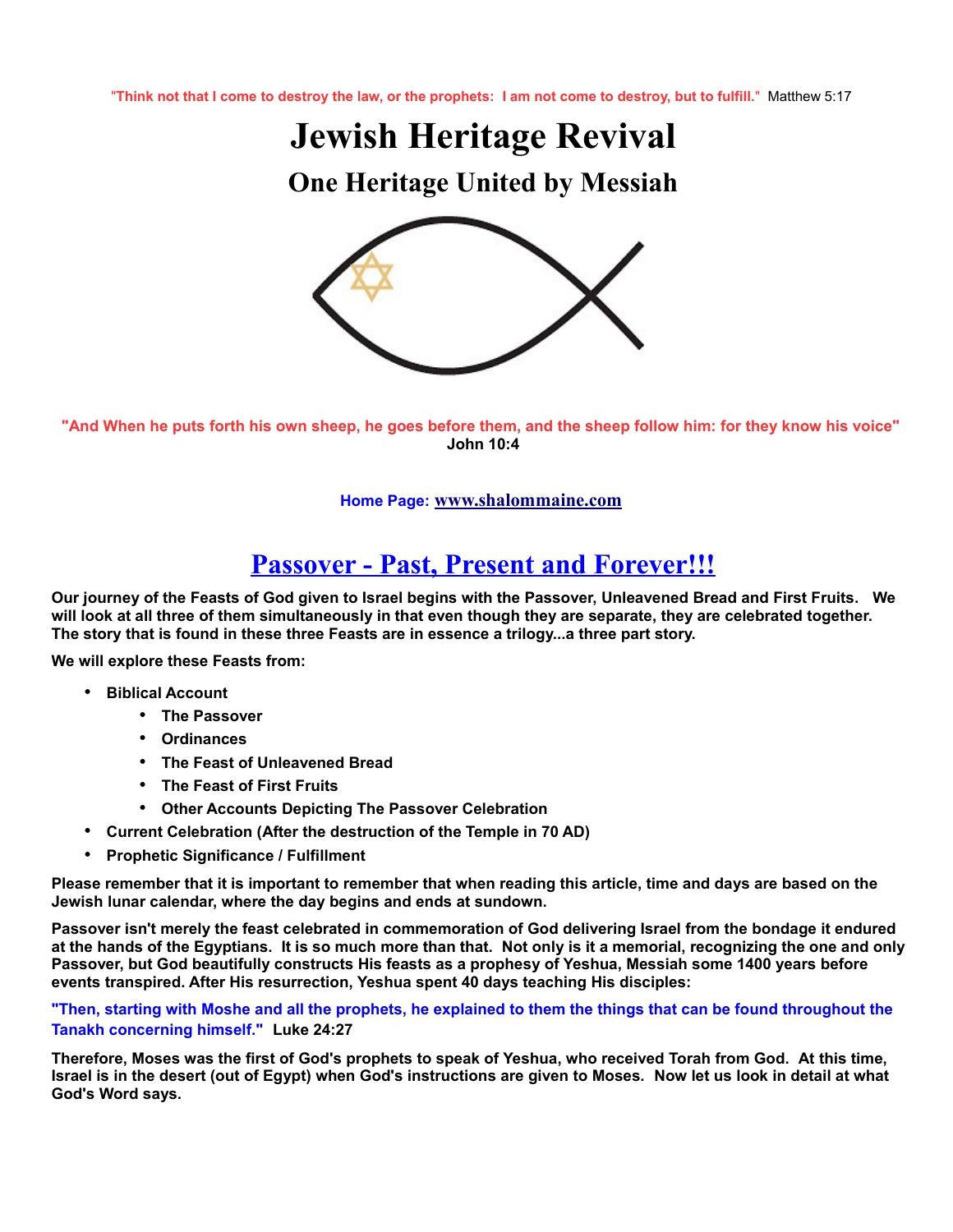# **Biblical Account Leading To The First Passover**

**The story first begins in the book of Genesis. The children of Jacob, that became the nation of Israel, went into Egypt to escape the famine that was to strike the land (Canaan) that God had given them. We will focus on the main aspects of what will lead up to the Passover.**

**"The seven years of abundance in the land of Egypt ended; and the seven years of famine began to come, just as Yosef had said. There was famine in all lands, but throughout the land of Egypt there was food. When the whole land of Egypt started feeling the famine, the people cried to Pharaoh for food, and Pharaoh said to all the Egyptians, "Go to Yosef, and do what he tells you to do." The famine was over all the earth, but then Yosef opened all the storehouses and sold food to the Egyptians, since the famine was severe in the land of Egypt. Moreover all countries came to Egypt to Yosef to buy grain, because the famine was severe throughout the earth." Genesis 41:53 - 57**

**They went into Egypt as a free people in that Jacob's son Joseph had ascended to become the second most powerful person in the land, behind Pharaoh.**

**"Yosef found a place for his father and brothers and gave them property in the land of Egypt, in the best region of the country, in the land of Ra'amses, as Pharaoh had ordered. Yosef provided food for his father, his brothers and all his father's household, taking full care of even the youngest." Genesis 47:11 - 12**

**As the years passed, the descendents of Israel flourished in the land of Egypt.**

**"These are the names of the sons of Isra'el who came into Egypt with Ya'akov; each man came with his household: Re'uven, Shim'on, Levi, Y'hudah, Yissakhar, Z'vulun, Binyamin, Dan, Naftali, Gad and Asher. All told, there were seventy descendants of Ya'akov; Yosef was already in Egypt. Yosef died, as did all his brothers and all that generation. The descendants of Isra'el were fruitful, increased abundantly, multiplied and grew very powerful; the land became filled with them.**

**Now there arose a new king over Egypt. He knew nothing about Yosef but said to his people, "Look, the descendants of Isra'el have become a people too numerous and powerful for us. Come, let's use wisdom in dealing with them. Otherwise, they'll continue to multiply; and in the event of war they might ally themselves with our enemies, fight against us and leave the land altogether." So they put slavemasters over them to oppress them with forced labor, and they built for Pharaoh the storage cities of Pitom and Ra'amses. But the more the Egyptians oppressed them, the more they multiplied and expanded, until the Egyptians came to dread the people of Isra'el and worked them relentlessly, making their lives bitter with hard labor -digging clay, making bricks, all kinds of field work; and in all this toil they were shown no mercy." Exodus 1:1 - 14**

**Some 350 years had passed since the children of Israel had come into Egypt when Joseph was in a position of power. The nation of Israel was under the rule of a Pharaoh that didn't know Joseph. The result, their fortunes would change from one of privilege and honor to one of slavery and affliction.**

**God heard the cries of His people...**

**"Sometime during those many years the king of Egypt died, but the people of Isra'el still groaned under the yoke of slavery, and they cried out, and their cry for rescue from slavery came up to God. God heard their groaning, and God remembered his covenant with Avraham, Yitz'chak and Ya'akov. God saw the people of Isra'el, and God acknowledged them." Exodus 2:23 - 25**

**God would raise up one whom He had chosen from birth to deliver His people from the grasp of bondage.**

**"ADONAI said, "I have seen how my people are being oppressed in Egypt and heard their cry for release from their slavemasters, because I know their pain. I have come down to rescue them from the Egyptians and to bring them up out of that country to a good and spacious land, a land flowing with milk and honey, the place of the Kena'ani, Hitti, Emori, P'rizi, Hivi and Y'vusi. Yes, the cry of the people of Isra'el has come to me, and I have seen how terribly the Egyptians oppress them. Therefore, now, come; and I will send you to Pharaoh; so that you can lead my people, the descendants of Isra'el, out of Egypt."**

**Moshe said to God, "Who am I, that I should go to Pharaoh and lead the people of Isra'el out of Egypt?" He replied, "I will surely be with you. Your sign that I have sent you will be that when you have led the people out of Egypt, you will worship God on this mountain."" Exodus 3:7 - 12**

**Moses would have to overcome his own insecurity with regards to this enormous responsibility of leading Israel, through God's guidance out of bondage. He didn't consider himself to be a leader for a nation. God knew differently...**

**"Moshe replied, "But I'm certain they won't believe me, and they won't listen to what I say, because they'll say,**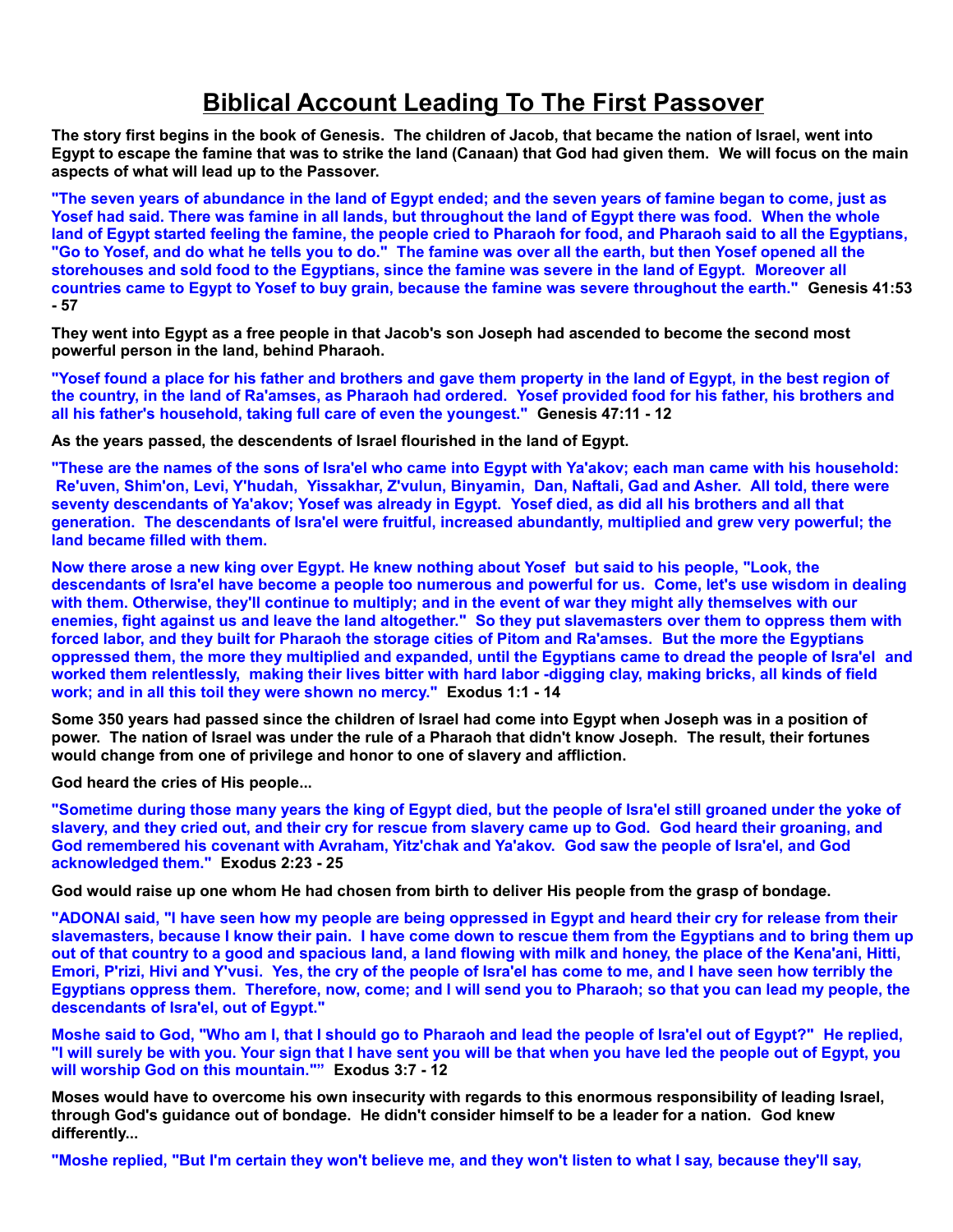#### **'ADONAI did not appear to you."" Exodus 4:1**

**God's response to Moses' uncertainty as to whether the people will actually believe him, three signs that will most certainly affirm that the God of Abraham, Isaac and Jacob is with him:**

**"ADONAI answered him, "What is that in your hand?" and he said, "A staff." He said, "Throw it on the ground!" and he threw it on the ground. It turned into a snake, and Moshe recoiled from it. Then ADONAI said to Moshe, "Put your hand out and take it by the tail." He reached out with his hand and took hold of it, and it became a staff in his hand. "This is so that they will believe that ADONAI, the God of their fathers, the God of Avraham, the God of Yitz'chak and the God of Ya'akov, has appeared to you!" Furthermore ADONAI said to him, "Now put your hand inside your coat." He put his hand in his coat; and when he took it out his hand was leprous, as white as snow. Then God said, "Now put your hand back in your coat." He put his hand back in his coat; and when he took it out, it was as healthy as the rest of his body. "If they won't believe you or heed the evidence of the first sign, they will be convinced by the second. But if they aren't persuaded even by both these signs and still won't listen to what you say, then take some water from the river, and pour it on the ground. The water you take from the river will turn into blood on the dry land." Exodus 4:2 - 9**

**Moses' second attempt to convince God that he was not the man for the job:**

**"Moshe said to ADONAI, "Oh, Adonai, I'm a terrible speaker. I always have been, and I'm no better now, even after you've spoken to your servant! My words come slowly, my tongue moves slowly." Exodus 4:10**

#### **God's response:**

**"ADONAI answered him, "Who gives a person a mouth? Who makes a person dumb or deaf, keen-sighted or blind? Isn't it I, ADONAI? Now, therefore, go; and I will be with your mouth and will teach you what to say." But he replied, "Please, Lord, send someone else - anyone you want!" At this, ADONAI's anger blazed up against Moshe; he said, "Don't you have a brother, Aharon the Levi? I know that he's a good speaker. In fact, here he is now, coming out to meet you; and he'll be happy to see you. You will speak to him and put the words in his mouth; and I will be with your mouth and his, teaching you both what to do. Thus he will be your spokesman to the people, in effect; for you, he will be a mouth; and for him, you will be like God. Now take this staff in your hand, because you need it to perform the signs."" Exodus 4:11 - 17**

**Again, there was no wiggle room. Moses was chosen by God.**

**Now that the man whom God had chosen was prepared (without excuse) to proceed with the Word of God as his guide, the confrontation with Israel's oppressor would begin. As you might expect, the first meeting was anything but productive. Pharaoh would question Moses as to whom is this Lord God of Israel.**

**"After that, Moshe and Aharon came and said to Pharaoh, "Here is what ADONAI, the God of Isra'el, says: 'Let my people go, so that they can celebrate a festival in the desert to honor me.'" But Pharaoh replied, "Who is ADONAI, that I should obey when he says to let Isra'el go? I don't know ADONAI, and I also won't let Isra'el go. They said, "The God of the Hebrews has met with us. Please let us go three days' journey into the desert, so that we can sacrifice to ADONAI our God. Otherwise, he may strike us with a plague or with the sword." Exodus 5:1 - 3**

**After their first meeting, Pharaoh would increase the burden of labor upon the children of Israel.**

**"That same day Pharaoh ordered the slavemasters and the people's foremen, "You are no longer to provide straw for the bricks the people are making, as you did before. Let them go and gather straw for themselves. But you will require them to produce the same quantity of bricks as before, don't reduce it, because they're lazing around. This is why they're crying, 'Let us go and sacrifice to our God.' Give these people harder work to do. That will keep them too busy to pay attention to speeches full of lies." Exodus 5:6 - 9**

**The first confrontation didn't go well. Moses returned to God stating:**

**" Moshe returned to ADONAI and said, "ADONAI, why have you treated this people so terribly? What has been the value of sending me? For ever since I came to Pharaoh to speak in your name, he has dealt terribly with this people! And you haven't rescued your people at all!" Exodus 5:22 - 23**

**Even with a negative report, the God of Israel was not defeated. Moses receives further encouragement in addition to his directive being reiterated.**

**"ADONAI said to Moshe, "Now you will see what I am going to do to Pharaoh. With a mighty hand he will send them off; with force he will drive them from the land!" God spoke to Moshe; he said to him, "I am ADONAI. I appeared to Avraham, Yitz'chak and Ya'akov as El Shaddai, although I did not make myself known to them by my name, Yud-Heh-Vav-Heh [ADONAI]. Also with them I established my covenant to give them the land of Kena'an, the land where they wandered about and lived as foreigners. Moreover, I have heard the groaning of the people of Isra'el, whom the**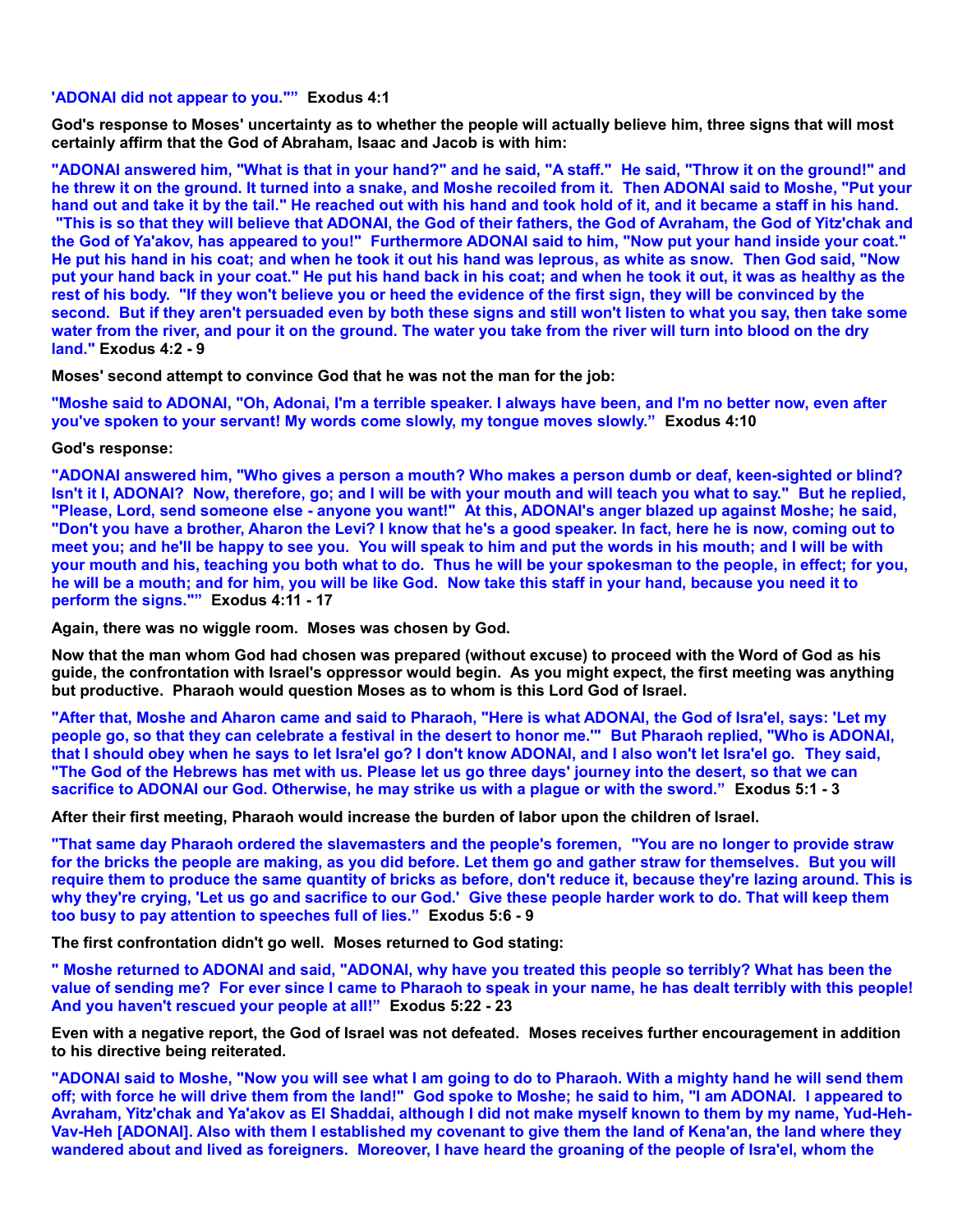**Egyptians are keeping in slavery; and I have remembered my covenant. "Therefore, say to the people of Isra'el: 'I am ADONAI. I will free you from the forced labor of the Egyptians, rescue you from their oppression, and redeem you with an outstretched arm and with great judgments. I will take you as my people, and I will be your God. Then you will know that I am ADONAI your God, who freed you from the forced labor of the Egyptians. I will bring you into the land which I swore to give to Avraham, Yitz'chak and Ya'akov - I will give it to you as your inheritance. I am ADONAI.'" Moshe said this to the people of Isra'el. But they wouldn't listen to him, because they were so discouraged, and their slavery was so cruel.**

**ADONAI said to Moshe, "Go in; and tell Pharaoh, king of Egypt, to let the people of Isra'el leave his land." Moshe said to ADONAI, "Look, the people of Isra'el haven't listened to me; so how will Pharaoh listen to me, poor speaker that I am?" But ADONAI spoke to Moshe and Aharon and gave them orders concerning both the people of Isra'el and Pharaoh, king of Egypt, to bring the people of Isra'el out of the land of Egypt." Exodus 6:1 - 13**

**After his first encounter with Pharaoh, Moses reasserts his doubts regarding his leadership role for this task.**

**"On the day when ADONAI spoke to Moshe in the land of Egypt, he said, "I am ADONAI. Tell Pharaoh, king of Egypt, everything I say to you." Moshe answered ADONAI, "Look, I'm such a poor speaker that Pharaoh won't listen to me." Exodus 6:28 - 30**

**Again, God would reaffirm Moses' position of leadership.**

**"But ADONAI said to Moshe, "I have put you in the place of God to Pharaoh, and Aharon your brother will be your prophet. You are to say everything I order you, and Aharon your brother is to speak to Pharaoh and tell him to let the people of Isra'el leave his land. But I will make him hardhearted. Even though I will increase my signs and wonders in the land of Egypt, Pharaoh will not listen to you. Then I will lay my hand on Egypt and bring my armies, my people the sons of Isra'el, out of the land of Egypt with great acts of judgment. Then, when I stretch out my hand over Egypt and bring the people of Isra'el out from among them, the Egyptians will know that I am ADONAI." Moshe and Aharon did exactly what ADONAI ordered them to do.** *7* **Moshe was eighty years old and Aharon eighty-three when they spoke to Pharaoh." Exodus 7:1 - 7**

**Encounter number two with Pharaoh would lead to many encounters whereby God would perform as He had promised...hardening of Pharaoh's heart.**

**"ADONAI said to Moshe and Aharon, "When Pharaoh says to you, 'Perform a miracle,' tell Aharon to take his staff and throw it down in front of Pharaoh, so that it can become a snake." Moshe and Aharon went in to Pharaoh and did this, as ADONAI had ordered -Aharon threw down his staff in front of Pharaoh and his servants, and it turned into a snake. But Pharaoh in turn called for the sages and sorcerers; and they too, the magicians of Egypt, did the same thing, making use of their secret arts. Each one threw his staff down, and they turned into snakes. But Aharon's staff swallowed up theirs. Nevertheless, Pharaoh was made hardhearted; and he didn't listen to them, as ADONAI had said would happen. Exodus 7:8 - 13**

**This encounter would lead to the first of ten plagues that the God of Israel would inflict upon the nation of Egypt, ultimately showing this king whom the Lord God of Israel is, for he once scoffed of Him back in Exodus 5:2. These plagues are listed in the table below by the order in which they occurred:**

| <b>Number</b> | <b>Plague</b>                                    | <b>Account</b>              |
|---------------|--------------------------------------------------|-----------------------------|
|               | Water turned into blood                          | <b>Exodus 7:14 - 25</b>     |
| $\mathbf{2}$  | Frogs cover the land                             | <b>Exodus 8:1 - 15</b>      |
| 3             | Lice                                             | <b>Exodus 8:16 - 19</b>     |
| 4             | <b>Swarms of flies</b>                           | <b>Exodus 8:20 - 32</b>     |
| 5             | All livestock plague stricken (Except of Israel) | <b>Exodus 9:1 - 7</b>       |
| 6             | <b>Boils afflict man and animal</b>              | <b>Exodus 9:8 - 12</b>      |
| 7             | <b>Hail and fire</b>                             | <b>Exodus 9:13 - 35</b>     |
| 8             | <b>Locusts</b>                                   | <b>Exodus 10:1 - 20</b>     |
| 9             | <b>Darkness</b>                                  | Exodus 10:21 - 29           |
| 10            | Death of the first born - man and animal         | Exodus 11:1 - 10; 12:1 - 36 |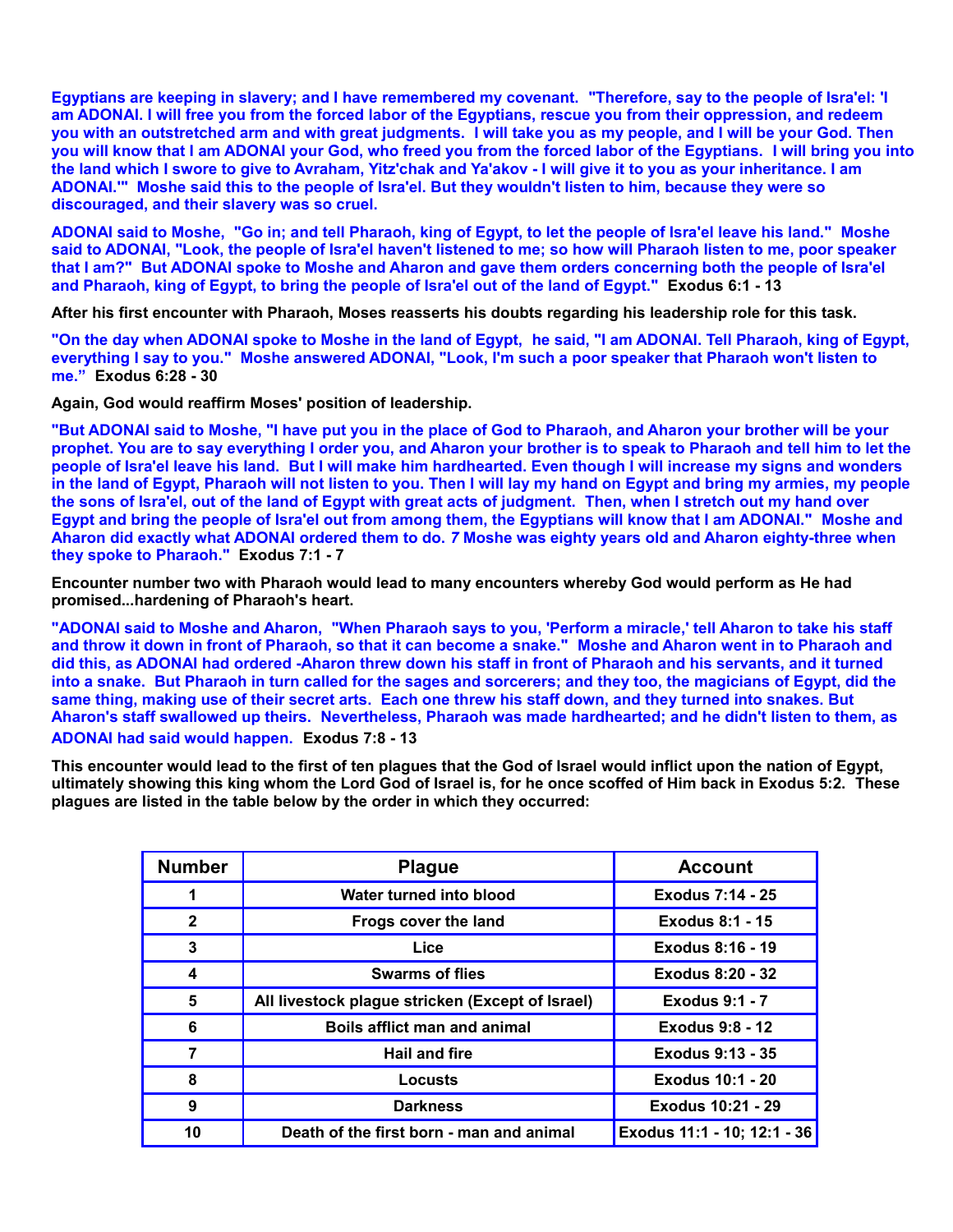**In each instance, Pharaoh's heart was hardened, leading up to the tenth, and final plague inflicted upon Egypt. The tenth and final plague from the Lord would be the most costly, in that it would take from Pharaoh that which he treasured most - his firstborn son.**

**"Moshe said, "Here is what ADONAI says: 'About midnight I will go out into Egypt, and all the firstborn in the land of Egypt will die, from the firstborn of Pharaoh sitting on his throne to the firstborn of the slave-girl at the handmill, and all the firstborn of the livestock. There will be a horrendous wailing throughout all the land of Egypt - there has never been another like it, and there never will be again." Exodus 11:4 - 6**

**God would make a provision for His people. This is the Passover.**

# **The Passover**

**Instruction was given, in order to prepare for what the Lord was about to do at midnight.**

**"ADONAI spoke to Moshe and Aharon in the land of Egypt; he said, "You are to begin your calendar with this month; it will be the first month of the year for you. Speak to all the assembly of Isra'el and say, 'On the tenth day of this month, each man is to take a lamb or kid for his family, one per household - except that if the household is too small for a whole lamb or kid, then he and his next-door neighbor should share one, dividing it in proportion to the number of people eating it. Your animal must be without defect, a male in its first year, and you may choose it from either the sheep or the goats." Exodus 12:1 - 5**

**Each household was to select a male lamb that was without spot or blemish, perfect in every aspect. The chosen lamb was to be separated from the entire flock on the 10th day of Nisan. The separation of the chosen lamb from the flock was for several reasons:**

- 1. **Allow time prior to the Passover to make certain that the chosen lamb was truly without spot or blemish (defect)**
- 2. **Brought a personal aspect to the family in that the lamb chosen was not just a lamb, but, their lamb, for their family, thus emphasizing the price that was to be paid. A sacrifice of an innocent animal that was to die in their place.**

**"'You are to keep it until the fourteenth day of the month, and then the entire assembly of the community of Isra'el will slaughter it at dusk. They are to take some of the blood and smear it on the two sides and top of the door-frame at the entrance of the house in which they eat it." Exodus 12:6 - 7**

**Notice the contrast of the instructions. First, the whole (entire) assembly will sacrifice the lambs. Everyone will be responsible for the death of the innocent lambs. In contrast, the second instruction is to each individual family, whereby each family is to put the blood on the doorposts and lintels of their home. This blood would be a visual sign of faith, that what Moses had proclaimed from the Lord would come to pass.**

**"That night, they are to eat the meat, roasted in the fire; they are to eat it with matzah and maror. Don't eat it raw or boiled, but roasted in the fire, with its head, the lower parts of its legs and its inner organs. Let nothing of it remain till morning; if any of it does remain, burn it up completely. "'Here is how you are to eat it: with your belt fastened, your shoes on your feet and your staff in your hand; and you are to eat it hurriedly. It is ADONAI's Pesach [Passover]." Exodus 12:8 - 11**

**They were instructed to have a meal of the lamb that was sacrificed for them. They were to roast it by fire, eat it with unleavened bread and bitter herbs. Furthermore, they were to eat the entire lamb. There was to be nothing remaining. Anything that remained come morning was to be. Another instruction regarding this meal was that they were to eat their meal in a manner that they be prepared to leave in a moments notice. Notice...their belts and sandals were on. They ate with their staff in one hand and while they were on their feet.**

**The moment of judgment was at hand on the evening (beginning of the day) of the 14th of Nisan.**

**"For that night, I will pass through the land of Egypt and kill all the firstborn in the land of Egypt, both men and animals; and I will execute judgment against all the gods of Egypt; I am ADONAI. The blood will serve you as a sign marking the houses where you are; when I see the blood, I will pass over [Hebrew: pasach] you - when I strike the land of Egypt, the death blow will not strike you." Exodus 12:12 - 13**

**The children of Israel would have not been spared had it not been for the instruction given by God to Moses regarding the sign of blood. The blood from the lamb that was sacrificed, was the sign that the Lord was looking for when His Spirit came, for every first born male (man and animal). Whereby, the lamb was a substitution for God's judgment to pass over them. The blood of an innocent lamb would redeem each family and ultimately an entire**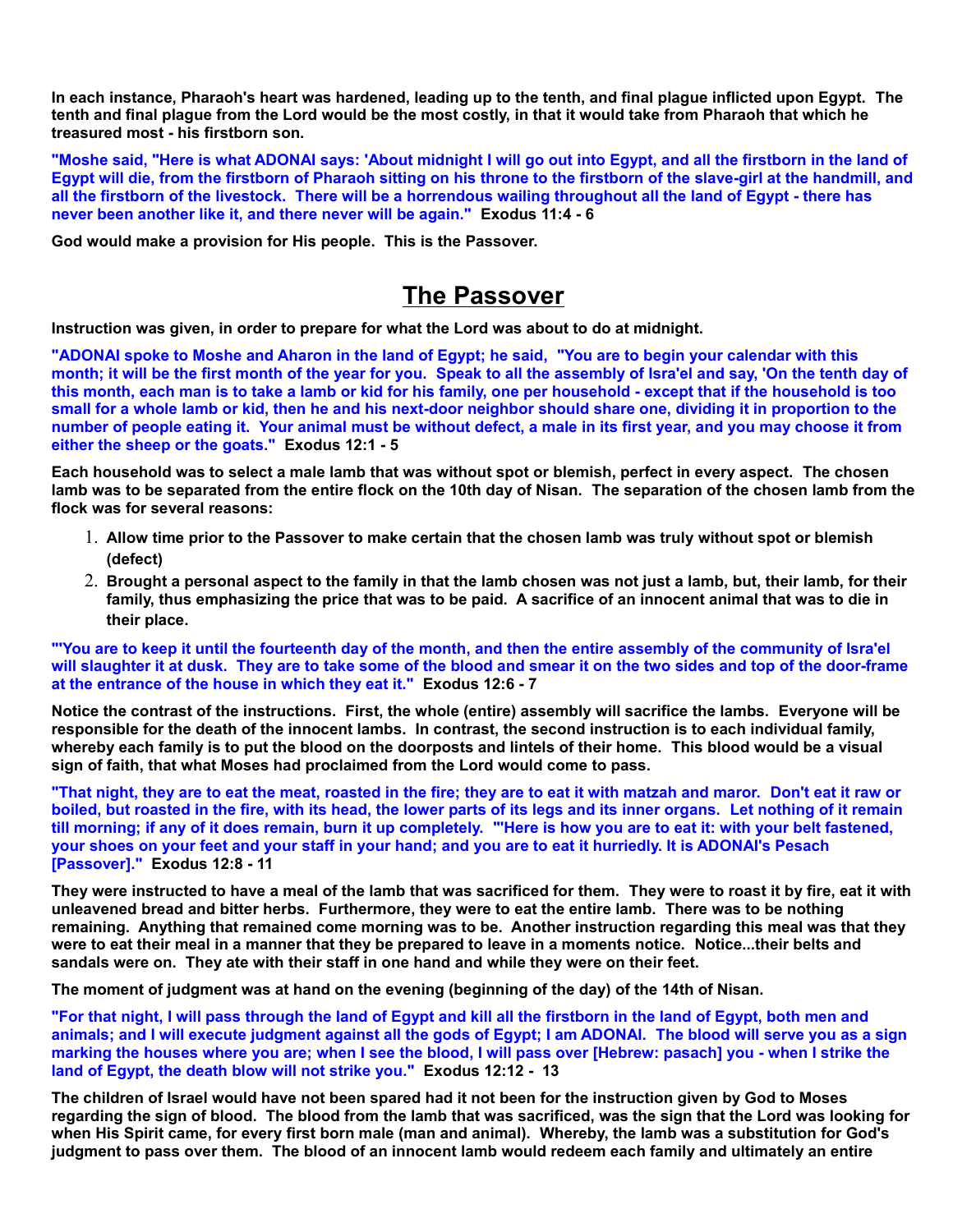**nation.**

**On Nisan 13, the entire nation was oppressed and in bondage to Egypt.**

**On Nisan 14, an entire nation would be set free from 430 years of slavery.**

**This event would be remembered forever.**

**""'This will be a day for you to remember and celebrate as a festival to ADONAI; from generation to generation you are to celebrate it by a perpetual regulation. "'For seven days you are to eat matzah - on the first day remove the leaven from your houses. For whoever eats hametz [leavened bread] from the first to the seventh day is to be cut off from Isra'el. On the first and seventh days, you are to have an assembly set aside for God. On these days no work is to be done, except what each must do to prepare his food; you may do only that." Exodus 12:14 - 16**

**What God had prepared the children of Israel for would become reality, just as He had cited to Moses...word for word.**

**"At midnight ADONAI killed all the firstborn in the land of Egypt, from the firstborn of Pharaoh sitting on his throne to the firstborn of the prisoner in the dungeon, and all the firstborn of livestock. Pharaoh got up in the night, he, all his servants and all the Egyptians; and there was horrendous wailing in Egypt; for there wasn't a single house without someone dead in it." Exodus 12:29 - 30**

**Upon the death of the first born, the spirit of Pharaoh was ultimately broken to the point where he ordered them to leave Egypt in haste:**

**"He summoned Moshe and Aharon by night and said, "Up and leave my people, both you and the people of Isra'el; and go, serve ADONAI as you said. Take both your flocks and your herds, as you said; and get out of here! But bless me, too." The Egyptians pressed to send the people out of the land quickly, because they said, "Otherwise we'll all be dead!" The people took their dough before it had become leavened and wrapped their kneading bowls in their clothes on their shoulders. The people of Isra'el had done what Moshe had said - they had asked the Egyptians to give them silver and gold jewelry and clothing; and ADONAI had made the Egyptians so favorably disposed toward the people that they had let them have whatever they requested. Thus they plundered the Egyptians." Exodus 12:31 - 36**

**Not only did they leave quickly, they left with their flocks and herds. They were also given gold, silver and clothing. Pharaoh even considered their departure a blessing for him, because of all that he suffered as a result of their presence. With all that he suffered while they were in Egypt, that in contrast, if they were gone, the suffering would cease.**

# **Biblical Ordinances Relating To Passover**

**Even before the events of the Passover transpire, God foreshadows the triumphant results by instituting a Feast to be remembered forever.**

**"'This will be a day for you to remember and celebrate as a festival to ADONAI; from generation to generation you are to celebrate it by a perpetual regulation." Exodus 12:14**

**Upon their deliverance from slavery, God spoke to Moses and Aaron regarding the remembrance of this day. The children of Israel are instructed to remember this day. From generation to generation, the story of God's deliverance would be passed down.**

**The instructions below belong to Israel. However, provisions are made for those who are not born of Israel, but those who were servants for them or strangers who simply desired to be part of the Passover remembrance. We also see glimpses of Messiah's path in the instructions below. (more on that later)**

**" ADONAI said to Moshe and Aharon, "This is the regulation for the Pesach lamb: no foreigner is to eat it. But if anyone has a slave he bought for money, when you have circumcised him, he may eat it. Neither a traveler nor a hired servant may eat it. It is to be eaten in one house. You are not to take any of the meat outside the house, and you are not to break any of its bones. The whole community of Isra'el is to keep it. If a foreigner staying with you wants to observe ADONAI's Pesach, all his males must be circumcised. Then he may take part and observe it; he will be like a citizen of the land. But no uncircumcised person is to eat it. The same teaching is to apply equally to the citizen and to the foreigner living among you" Exodus 12:43 - 49**

**This is the first time that we read of the instruction given by God regarding the remembrance of this day, from**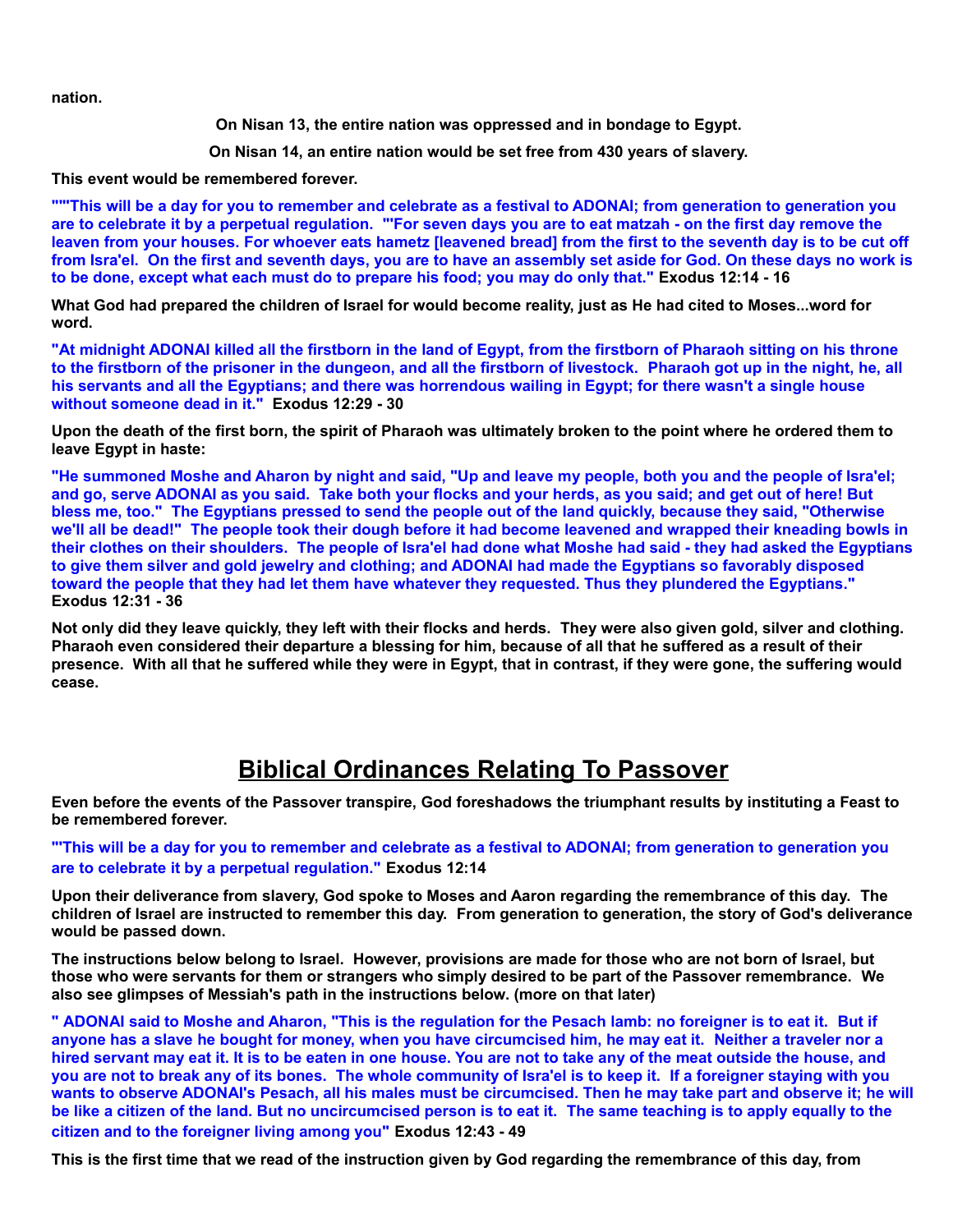**generation to generation, for ever.**

**"'These are the designated times of ADONAI, the holy convocations you are to proclaim at their designated times.**  *5* **"'In the first month, on the fourteenth day of the month, between sundown and complete darkness, comes Pesach for ADONAI." Leviticus 23:4 - 5**

**Throughout Torah, the ordinance given by God is restated and therefore reaffirmed. Throughout these instructions, you will notice that the Passover lamb is the constant. It is the focal point, remembering all that had been completed by the God of Abraham, Isaac and Jacob on that one night.**

"**"Observe the month of Aviv, and keep Pesach to ADONAI your God; for in the month of Aviv, ADONAI your God brought you out of Egypt at night. You are to sacrifice the Pesach offering from flock and herd to ADONAI your God in the place where ADONAI will choose to have his name live. You are not to eat any hametz with it; for seven days you are to eat with it matzah, the bread of affliction; for you came out of the land of Egypt in haste. Thus you will remember the day you left the land of Egypt as long as you live. No leaven is to be seen with you anywhere in your territory for seven days. None of the meat from your sacrifice on the first day in the evening is to remain all night until morning. You may not sacrifice the Pesach offering in just any of the towns that ADONAI your God is giving you; but at the place where ADONAI your God will choose to have his name live - there is where you are to sacrifice the Pesach offering, in the evening, when the sun sets, at the time of year that you came out of Egypt. You are to roast it and eat it in the place ADONAI your God will choose; in the morning you will return and go to your tents." Deuteronomy 16:1 - 7**

**The significance of the Passover led to the month of Nisan (Abib) being known as the first month of the Jewish calendar.**

## **Three Foods**

**There are three foods specifically mentioned during the instructions given by God to Moses. Israel was instructed to eat lamb that was roasted, matzah (unleavened bread / bread without yeast) and bitter herbs. Each was significant in its meaning regarding the Passover that would occur on that night.**

### **Lamb:**

**Specific instructions were given to roast the lamb by fire and that it was to be completely consumed in that evening. If there were any remaining, it was to be burned by fire.**

**The significance of the sacrifice of the young lamb was to convey one of innocence.**

**The roasting of the lamb was to convey the judgment that it would receive, instead of the firstborn, whose death was imminent, without the sign of the blood from this innocent lamb.**

### **Matzah (Unleavened Bread):**

**The unleavened bread represented the purity of the sacrifice. Leaven or yeast produces rising action within dough for bread through its souring of the dough, resulting in air pockets, thus causing the dough to rise. The nature of how leaven acts, by corrupting the other ingredients lends to its representation of sin. When sin is present, it can / will corrupt others.**

**In addition to its representation of sin, on the night of the Passover, when they were ordered by Pharaoh to leave the land immediately, there was no time to wait for the leaven to rise within the dough they had prepared, so they**

### **Bitter Herbs:**

**The bitter herbs were a reminder of two things. First, it was to remind the children of Israel of the suffering of the lamb for their deliverance from the hand of slavery. Second, it was to remind them of the bitterness that was inflicted upon them by the Egyptians.**

**More can be read in our companion piece regarding Messiah and the Passover Seder.**

# **The Feast of Unleavened Bread**

**The Passover was one night, however the Feast is a total of eight days. The other seven days are known as the Feast of Unleavened Bread. The term for unleavened bread in Hebrew is Hag Hamatzot.**

**This Feast is to remind us of the nature by which Israel left Egypt, upon being granted their freedom. They left in haste. The unleavened bread is also known as the bread of affliction, in that it would be a reminder of the great**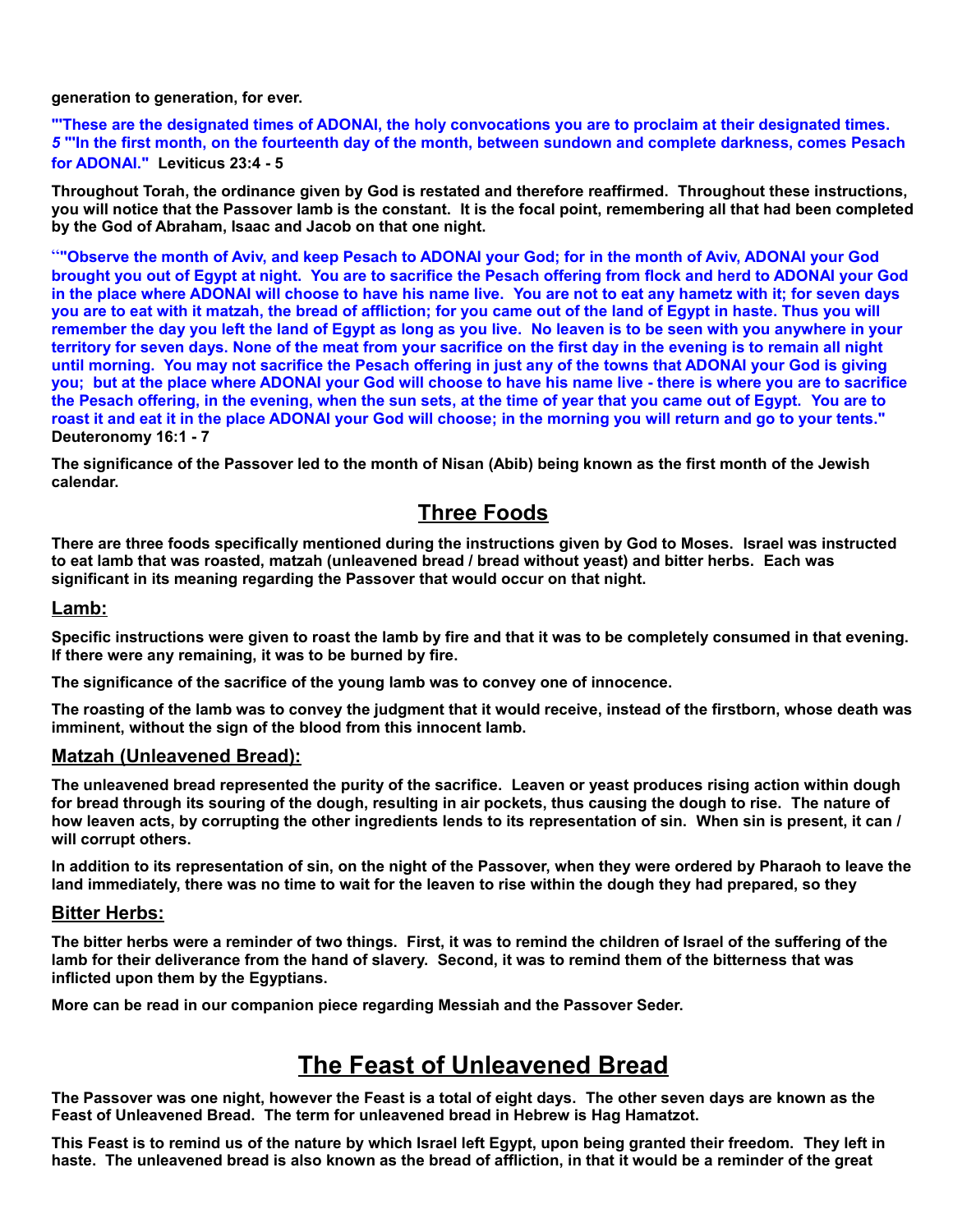**suffering they endured while in Egypt. The story would be told from year to year and from generation to generation, a reminder of how God delivered them from bondage.**

**The time of the Feast occurs the day after Passover - Nisan 15, (a Shabbat) through Nisan 21 (a Shabbat). In addition to the weekly Shabbat, there would be two Feast Shabbats, one on the first day and one on the last day of the Feast.**

**"'For seven days you are to eat matzah - on the first day remove the leaven from your houses. For whoever eats hametz [leavened bread] from the first to the seventh day is to be cut off from Isra'el. On the first and seventh days, you are to have an assembly set aside for God. On these days no work is to be done, except what each must do to prepare his food; you may do only that. You are to observe the festival of matzah, for on this very day I brought your divisions out of the land of Egypt. Therefore, you are to observe this day from generation to generation by a perpetual regulation. From the evening of the fourteenth day of the first month until the evening of the twenty-first day, you are to eat matzah. During those seven days, no leaven is to be found in your houses. Whoever eats food with hametz in it is to be cut off from the community of Isra'el - it doesn't matter whether he is a foreigner or a citizen of the land. Eat nothing with hametz in it. Wherever you live, eat matzah.'" Exodus 12:15 - 20**

**"On the fifteenth day of the same month is the festival of matzah; for seven days you are to eat matzah. On the first day you are to have a holy convocation; don't do any kind of ordinary work. Bring an offering made by fire to ADONAI for seven days. On the seventh day is a holy convocation; do not do any kind of ordinary work.'" Leviticus 23:6 - 8**

**Not only were we not to eat any leaven during this Feast, but leaven within one's home is also prohibited. Earlier, when presenting the three foods at Passover, we described the significance of leaven as a representation for sin. The mere presence of leaven was considered to be a serious offense, according to Torah.**

**"You are not to eat any hametz with it; for seven days you are to eat with it matzah, the bread of affliction; for you came out of the land of Egypt in haste. Thus you will remember the day you left the land of Egypt as long as you live. No leaven is to be seen with you anywhere in your territory for seven days. None of the meat from your sacrifice on the first day in the evening is to remain all night until morning." Deuteronomy 16:3 - 4**

**The Feast of Unleavened Bread was considered to be a prominent Feast, in that it is known as one of the three pilgrimage Feasts, whereby all Jewish men were required to present themselves before God at the Temple.**

"**Three times a year, you are to observe a festival for me. Keep the festival of matzah: for seven days, as I ordered you, you are to eat matzah at the time determined in the month of Aviv; for it was in that month that you left Egypt. No one is to appear before me empty-handed. Next, the festival of harvest, the firstfruits of your efforts sowing in the field; and last, the festival of ingathering, at the end of the year, when you gather in from the fields the results of your efforts. Three times a year all your men are to appear before the Lord, ADONAI.." Exodus 23:14 - 17**

"**"Keep the festival of matzah by eating matzah, as I ordered you, for seven days during the month of Aviv; for it was in the month of Aviv that you came out from Egypt. "Everything that is first from the womb is mine. Of all your livestock, you are to set aside for me the males, the firstborn of cattle and flock. The firstborn of a donkey you must redeem with a lamb; if you won't redeem it, break its neck. All the firstborn of your sons you are to redeem, and no one is to appear before me empty-handed. "Six days you will work, but on the seventh day you are to rest - even in plowing time and harvest season you are to rest. "Observe the festival of Shavu'ot with the first-gathered produce of the wheat harvest, and the festival of ingathering at the turn of the year. Three times a year all your men are to appear before the Lord, ADONAI, the God of Isra'el. For I am going to expel nations ahead of you and expand your territory, and no one will even covet your land when you go up to appear before ADONAI your God three times a year." Exodus 34:18 - 24**

"**"Three times a year all your men are to appear in the presence of ADONAI your God in the place which he will choose - at the festival of matzah, at the festival of Shavu'ot and at the festival of Sukkot. They are not to show up before ADONAI empty-handed, but every man is to give what he can, in accordance with the blessing ADONAI your God has given you." Deuteronomy 16:16 – 17**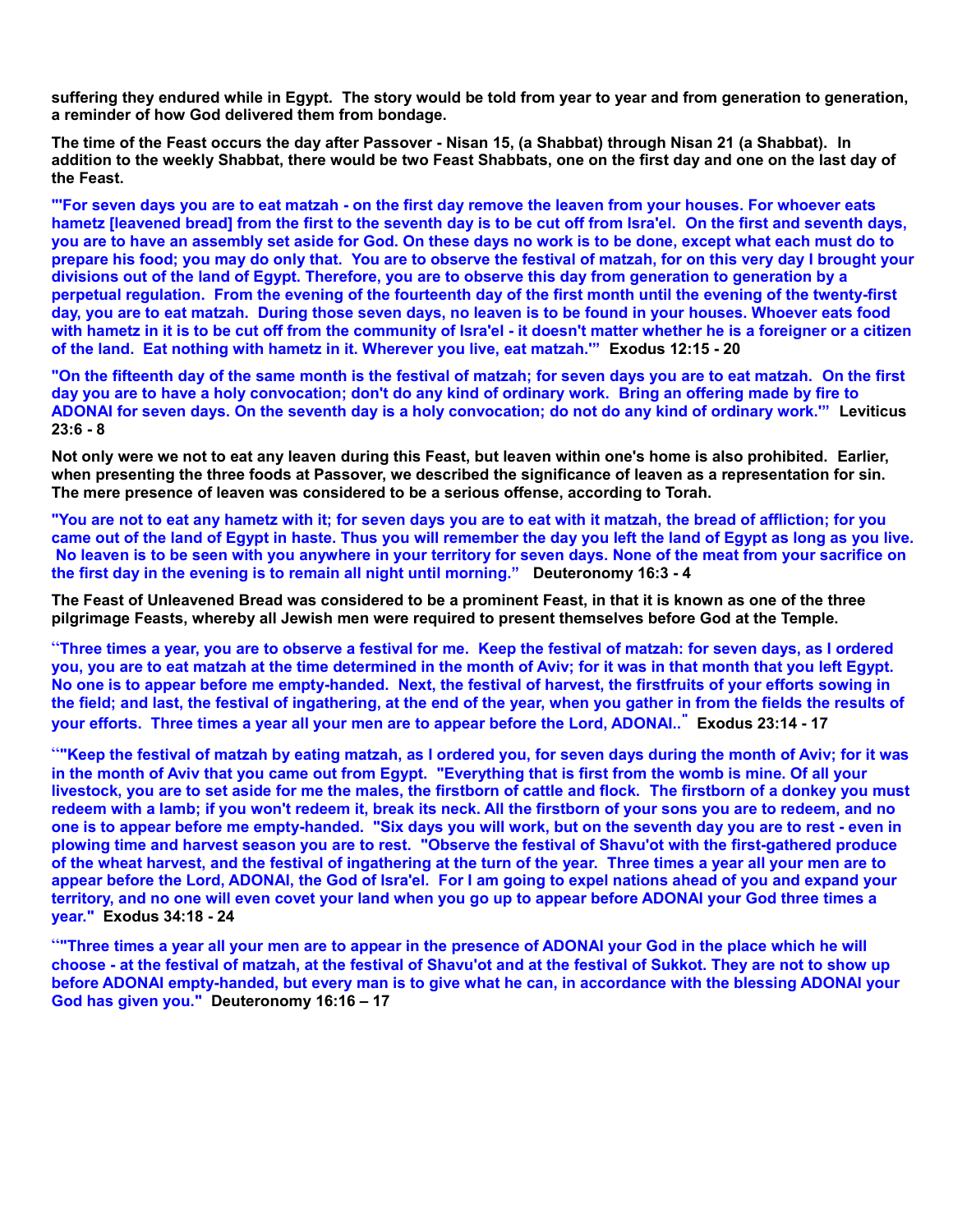# **The Feast of First Fruits**

**The Feast of First Fruits is all but vanished from today's celebration of Passover. Since the destruction of the Temple in 70 AD and Israel's expulsion from their land, there was no place to bring one's First Fruits. The time of this Feast was spring time. In the land of Israel, it was the harvest of the cereal grains (barley). These were the first grains to ripen in that they were planted (sown) in the winter months. First Fruits was a day set apart by God to recognize first things.**

**Unlike the other Feasts, First Fruits was not observed on a specific calendar day, but rather instructed to be observed after Shabbat during the Feast of Unleavened Bread:**

**"ADONAI said to Moshe, "Tell the people of Isra'el, 'After you enter the land I am giving you and harvest its ripe crops, you are to bring a sheaf of the firstfruits of your harvest to the cohen. He is to wave the sheaf before ADONAI, so that you will be accepted; the cohen is to wave it on the day after the Shabbat. On the day that you wave the sheaf, you are to offer a male lamb without defect, in its first year, as a burnt offering for ADONAI. Its grain offering is to be one gallon of fine flour mixed with olive oil, an offering made by fire to ADONAI as a fragrant aroma; its drink offering is to be of wine, one quart. You are not to eat bread, dried grain or fresh grain until the day you bring the offering for your God; this is a permanent regulation through all your generations, no matter where you live." Leviticus 23:9 - 14**

**The following were to be brought to the priests at the Temple:**

- **A sheaf of the first fruits of one's harvest to be waved before the Lord**
- **An unblemished male lamb of the first year for a burnt offering**
- **A drink offering of wine**
- **A meal offering of the barley flour mixed with olive oil**

**Until the firstfruits were offered to God, people were not permitted to partake in any part of their harvest.**

" **Since the days of your forefathers you have turned from my laws and have not kept them. Return to me, and I will return to you," says ADONAI-Tzva'ot. "But you ask, 'In respect to what are we supposed to return?' Can a person rob God? Yet you rob me. But you ask, 'How have we robbed you?' In tenths and voluntary contributions. A curse is on you, on your whole nation, because you rob me. Bring the whole tenth into the storehouse, so that there will be food in my house, and put me to the test," says ADONAI-Tzva'ot. "See if I won't open for you the floodgates of heaven and pour out for you a blessing far beyond your needs. For your sakes I will forbid the devourer to destroy the yield from your soil; and your vine will not lose its fruit before harvest-time," says ADONAI-Tzva'ot. "All nations will call you happy, for you will be a land of delights," says ADONAI-Tzva'ot." Malachi 3:7 - 12**

#### **The order of the First Fruits ceremony:**

"**When you have come to the land ADONAI your God is giving you as your inheritance, taken possession of it and settled there; you are to take the firstfruits of all the crops the ground yields, which you will harvest from your land that ADONAI your God is giving you, put them in a basket and go to the place where ADONAI your God will choose to have his name live. You will approach the cohen holding office at the time and say to him, 'Today I declare to ADONAI your God that I have come to the land ADONAI swore to our ancestors that he would give us.' The cohen will take the basket from your hand and put it down in front of the altar of ADONAI your God. "Then, in the presence of ADONAI your God, you are to say, 'My ancestor was a nomad from Aram. He went down into Egypt few in number and stayed. There he became a great, strong, populous nation. But the Egyptians treated us badly; they oppressed us and imposed harsh slavery on us. So we cried out to ADONAI, the God of our ancestors. ADONAI heard us and saw our misery, toil and oppression; and ADONAI brought us out of Egypt with a strong hand and a stretched-out arm, with great terror, and with signs and wonders. Now he has brought us to this place and given us this land, a land flowing with milk and honey. Therefore, as you see, I have now brought the firstfruits of the land which you, ADONAI, have given me.' You are then to put the basket down before ADONAI your God, prostrate yourself before ADONAI your God, and take joy in all the good that ADONAI your God has given you, your household, the Levi and the foreigner living with you.**

**"After you have separated a tenth of the crops yielded in the third year, the year of separating a tenth, and have given it to the Levi, the foreigner, the orphan and the widow, so that they can have enough food to satisfy them while staying with you; you are to say, in the presence of ADONAI your God, 'I have rid my house of the things set aside for God and given them to the Levi, the foreigner, the orphan and the widow, in keeping with every one of the mitzvot you gave me. I haven't disobeyed any of your mitzvot or forgotten them. I haven't eaten any of this food when**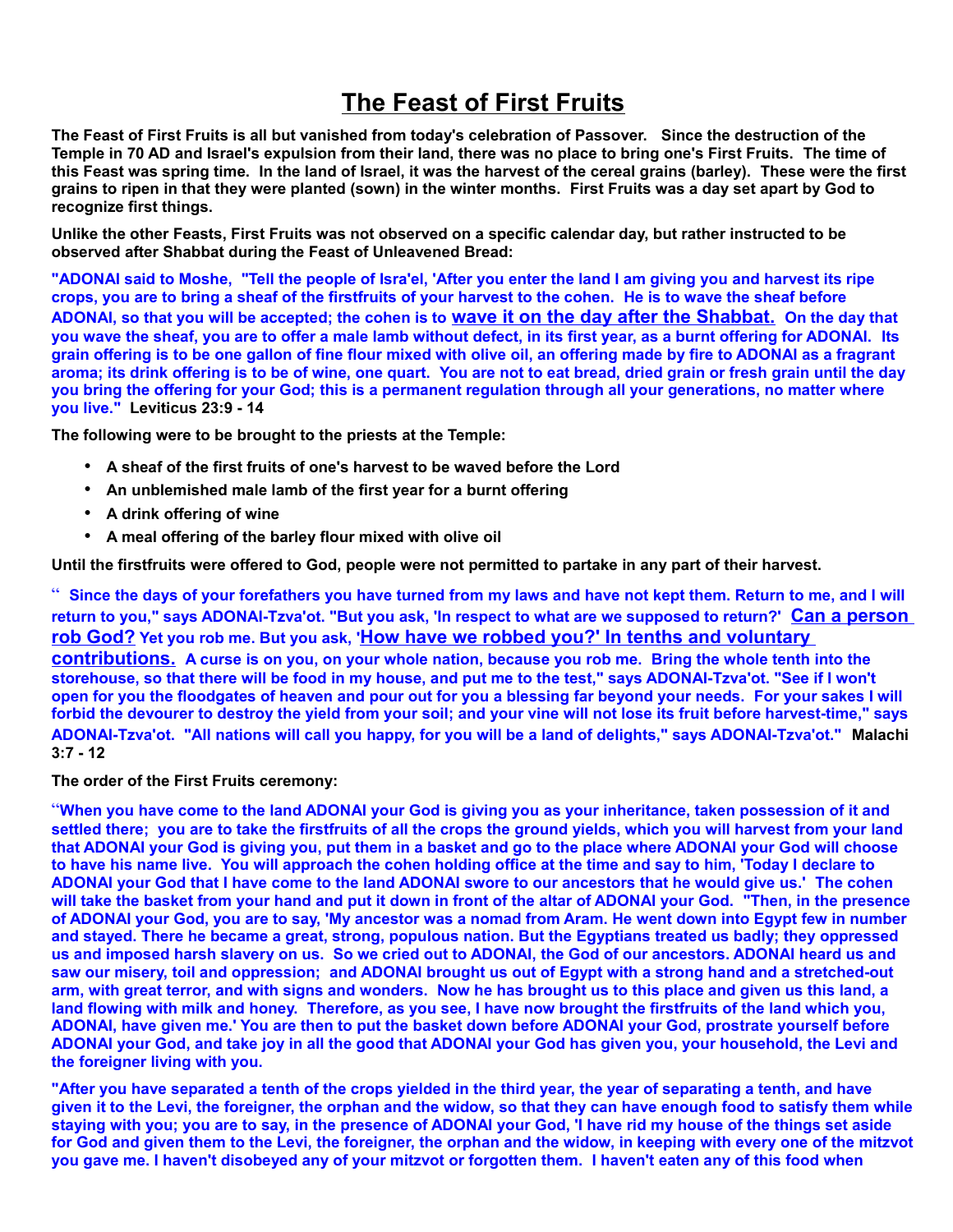**mourning, I haven't put any of it aside when unclean, nor have I given any of it for the dead. I have listened to what ADONAI my God has said, and I have done everything you ordered me to do. Look out from your holy dwellingplace, from heaven; and bless your people Isra'el and the land you gave us, as you swore to our ancestors, a land flowing with milk and honey.'" Deuteronomy 26:1 - 15**

**Because there was no specific date mentioned in Torah as to when it was to be celebrated, many interpretations, not to mention considerable debate centered around which Shabbat was the proper Shabbat. There were the two Shabbats during the Feast of Unleavened Bread, not to mention that a weekly Shabbat would likely fall on yet a different day. By definition, Shabbat, whether weekly or during a Feast was understood as meaning a holy day in which work was prohibited.**

### **Weekly Shabbat:**

**"'Work is to be done on six days; but the seventh day is a Shabbat of complete rest, a holy convocation; you are not to do any kind of work; it is a Shabbat for ADONAI, even in your homes." Leviticus 23:3**

### **First Fruits Shabbat:**

**"On the first day you are to have a holy convocation; don't do any kind of ordinary work. Bring an offering made by fire to ADONAI for seven days. On the seventh day is a holy convocation; do not do any kind of ordinary work.'"" Leviticus 23:7 - 8**

**As you can see, there is no distinction regarding Shabbat.**

**The Sadducees considered the above scripture to reference the weekly Shabbat, while many others, including the Pharisees considered Shabbat to be the first Shabbat of the Feast. According to historical accounts, including the historian Josephus, the order of the aggregate Passover celebration was as follows:**

| Nisan 14        | Nisan 15                                  | Nisan 16               | Nisan 17 | Nisan 18 | Nisan 19 | Nisan 20 | Nisan 21              |
|-----------------|-------------------------------------------|------------------------|----------|----------|----------|----------|-----------------------|
| Day 1           | Dav 2                                     | Day 3                  | Day 4    | Dav 5    | Day 6    | Day 7    | Day 8                 |
|                 | 1st<br><b>Shabbat</b>                     | First<br><b>Fruits</b> |          |          |          |          | 2nd<br><b>Shabbat</b> |
| <b>Passover</b> | <b>Feast of Unleavened Bread - 7 days</b> |                        |          |          |          |          |                       |

**We will see a similar pattern later on when we look at the prophetic fulfillment, with one exception. More later.**

# **Other Accounts Depicting The Passover (Pesach) Celebration**

**There was only one Passover. Every year since, has been in remembrance of that one miraculous night when God would deliver Israel from bondage, into freedom.**

**The Passover memorial celebration is the oldest continuously celebrated Feast today. It transcends over 3500 years of history. Other accounts of the Passover being celebrated can be found throughout Tenach.**

**A year removed from Egypt, we see the account regarding the remembrance and celebration of the first Passover as a nation that was now free from slavery.**

**"ADONAI spoke to Moshe in the Sinai Desert in the first month of the second year after they had left the land of Egypt; he said, "Let the people of Isra'el observe Pesach at its designated time. On the fourteenth day of this month, at dusk, you are to observe it - at its designated time. You are to observe it according to all its regulations and rules." Moshe told the people of Isra'el to observe Pesach. So they observed Pesach at dusk on the fourteenth day of the month in the Sinai Desert; the people of Isra'el acted in accordance with all that ADONAI had ordered Moshe." Numbers 9:1 - 5**

**The significance of the Passover was so very important, that God provided in Torah, if there were not sufficient time for preparation for those who were journeying or had been defiled by a dead body and could not purify themselves in time for the Feast, that it would be celebrated in the second month, on the 14th day.**

**"But there were certain people who had become unclean because of someone's corpse, so that they could not observe Pesach on that day. So they came before Moshe and Aharon that day and said to him, "We are unclean**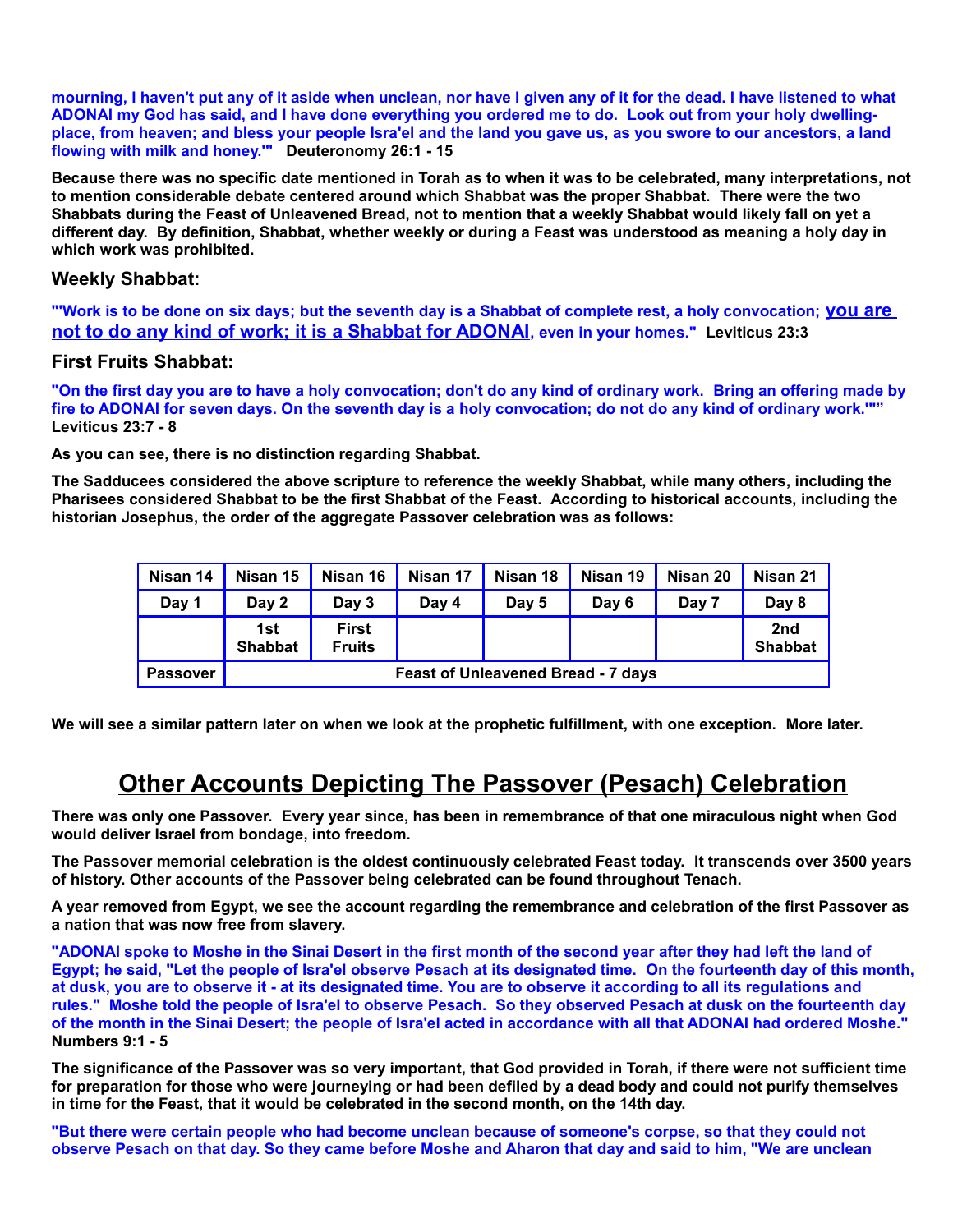**because of someone's corpse; but why must we be kept from bringing the offering for ADONAI at the time designated for the people of Isra'el?" Moshe answered them, "Wait, so that I can hear what ADONAI will order concerning you." ADONAI said to Moshe, "Tell the people of Isra'el, 'If any of you now or in future generations is unclean because of a corpse, or if he is on a trip abroad, nevertheless he is to observe Pesach. But he will observe it in the second month on the fourteenth day at dusk. They are to eat it with matzah and maror, they are to leave none of it until morning, and they are not to break any of its bones -they are to observe it according to all the regulations of Pesach. But the person who is clean and not on a trip who fails to observe Pesach will be cut off from his people; because he did not bring the offering for ADONAI at its designated time, that person will bear the consequences of his sin. If a foreigner is staying with you and wants to observe Pesach for ADONAI, he is to do it according to the regulations and rules of Pesach- you are to have the same law for the foreigner as for the citizen of the land.'" Numbers 9:6 - 14**

**We further witness the observance of Passover in the second month by King Hezekiah:**

**"Then Hizkiyahu sent to all Isra'el and Y'hudah, and wrote letters also to Efrayim and M'nasheh, summoning them to the house of ADONAI in Yerushalayim, to keep the Pesach to ADONAI the God of Isra'el. For the king, his officials and the entire Yerushalayim community had agreed to keep the Pesach in the second month. They had not been able to observe it at the proper time because the cohanim had not consecrated themselves in sufficient number; also the people had not assembled in Yerushalayim." 2 Chronicles 30:1 - 3**

**Upon their entry in to Canaan, they would partake of their first Passover remembrance in the land they had been waiting to inhabit for 40 years.**

**"When all the nation had been circumcised, every one of them, they stayed where they were in camp until they had healed. ADONAI said to Y'hoshua, "Today I have rolled off from you the stigma of Egypt." This is why the place has been called Gilgal [rolling] ever since.**

**The people of Isra'el camped at Gilgal, and they observed Pesach on the fourteenth day of the month, there on the plains of Yericho. The day after Pesach they ate what the land produced, matzah and roasted ears of grain that day. The following day, after they had eaten food produced in the land, the man ended. From then on the people of Isra'el no longer had man; instead, that year, they ate the produce of the land of Kena'an." Joshua 5:8 - 12**

**There was a time in Israel's history that the Passover was not remembered. It wasn't until King Josiah had rediscovered Torah and read about the Passover, that it would be reinstituted:**

**"The king issued this order to all the people: "Observe Pesach to ADONAI your God, as written in this scroll of the covenant." For Pesach had not been so observed since the days when the judges ruled Isra'el - not during the times of any of the kings of Isra'el or of the kings of Y'hudah. But in the eighteenth year of King Yoshiyahu this Pesach was observed to ADONAI in Yerushalayim." 2 Kings 23:21 - 23**

**A full account can be read in 2 Chronicles 35:1 - 19**

**During the Babylonian captivity, they were not permitted to keep the Passover.**

**"The people from the exile kept Pesach on the fourteenth day of the first month. For the cohanim and L'vi'im had purified themselves together; all of them were pure. So they slaughtered the Pesach lambs for all the people from the exile and for their kinsmen the cohanim and for themselves. The people of Isra'el who had returned from the exile and all those who had renounced the filthy practices of the nations living in the land in order to seek ADONAI the God of Isra'el, ate [the Pesach lamb]" Ezra 6:19 - 21**

**When we look at the fulfillment of the promises of the Passover by Messiah, we will recount many of the events that would occur during the Passover.**

# **Current Celebration**

### **Preparation:**

**Leading up to the Passover, whether today or thousands of years ago, there was a time of preparation. Prior to the Passover, one's home would have to be purged of any and all leaven. A thorough cleaning of the house from top to bottom would be performed. There could not be one spec of leaven in the house, in cloths or on the person. Everything is cleaned.**

**Other preparations includes changing dishes and cutlery to a set that is only used one week out of the year...Passover.**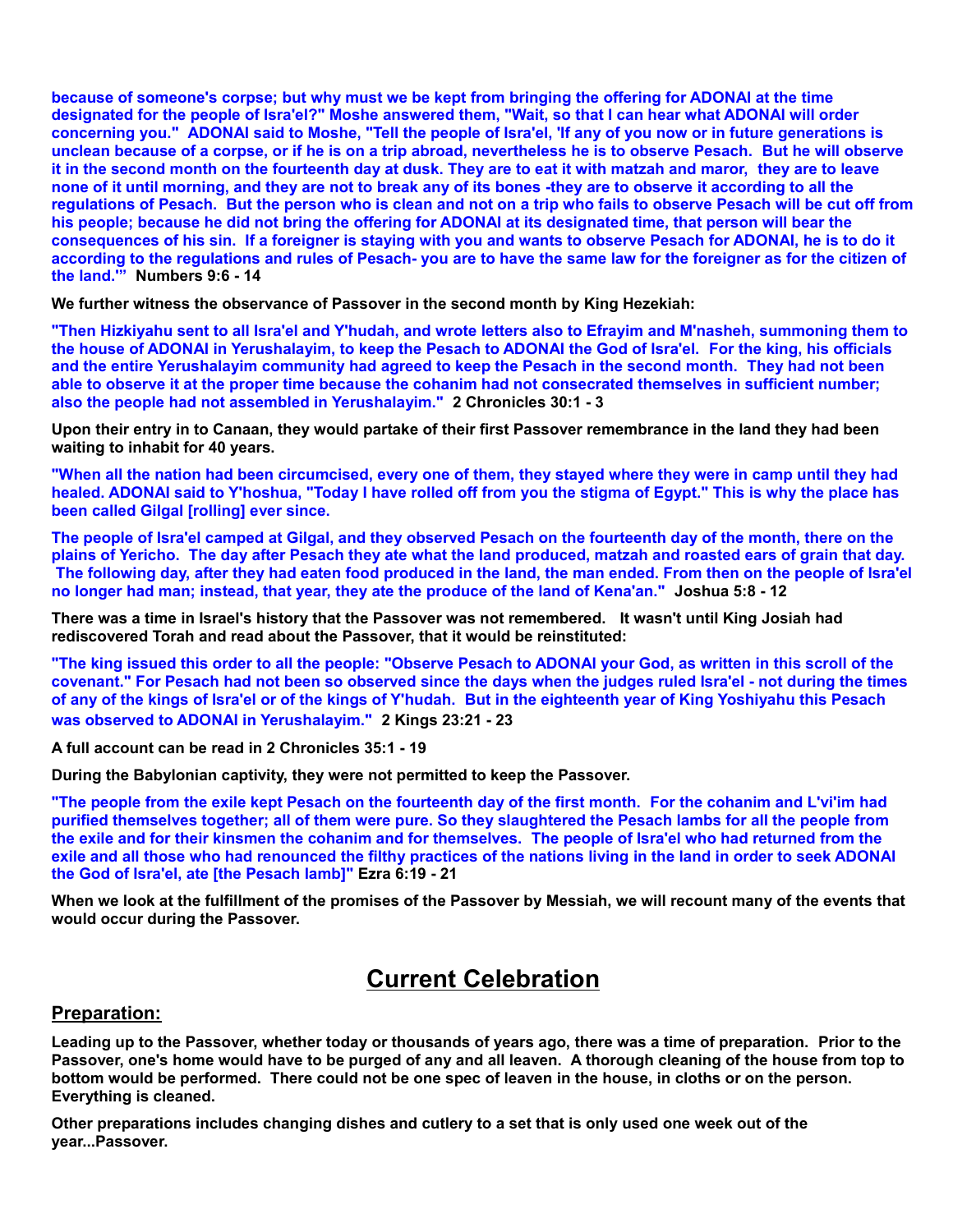**What do people do with their leaven?**

- **Sell it or give it away to a non-Jewish family**
- **Burn it**
- **Throw it away**

**There is significant symbolism by the burning of leaven, in that sin will lead to judgment.**

**The night before the Passover, the head of each house will do what is known as Bedikat Hametz - search for leaven. This is a ceremony that dates back many centuries.**

**During the Temple times, in addition to the house cleaning, selection of the Passover lamb was required by the 10th of Nisan as commanded:**

**"Speak to all the assembly of Isra'el and say, 'On the tenth day of this month, each man is to take a lamb or kid for his family, one per household" Exodus 12:3**

**Today, with no temple, this commandment can not be executed.**

### **Passover:**

**The home Seder has been rooted within rabbinic Judaism since the destruction of the Temple in 70AD.**

**There are many accounts as to when the home Seder for Passover first began.**

**However, Torah instructs that the Passover meal be eaten in the home.**

**"It is to be eaten in one house. You are not to take any of the meat outside the house, and you are not to break any of its bones." Exodus 12:46**

**Part of the celebration of this feast is remembering what the Lord God of Israel did for His people in bringing them out from bondage.**

**The Passover of today is a total of eight days whereby you will have a Seder either on the first night or second night, while refraining from eating of any leaven for the entire eight days. There is no mention of the Feast of Unleavened Bread or the Feast of First Fruits, as the accounts presented in Torah.**

**For a full detailed account of the Seder, click here.**

### **Feast of Unleavened Bread:**

**Today's Passover celebration doesn't distinguish the Feast of Unleavened Bread, but groups it together as part of the Passover. However, during the Passover, we eat unleavened bread for eight days. Many of the practices that would have likely been practiced in biblical times, are still done today.**

**Mentioned during the preparation for the Passover, leaven would have been removed from the house with everything being cleaned from top to bottom.**

### **Feast of First Fruits:**

**Today, the offerings and sacrifices associated with First Fruits are no longer observed in that there is no longer the Temple, where we are commanded to bring them. The only thing that remains from this Feast is what is known as the Omer. The Omer is the counting of days from First Fruits to Shavuot (Feast of Pentecost).**

**"'From the day after the day of rest -that is, from the day you bring the sheaf for waving -you are to count seven full weeks, until the day after the seventh week; you are to count fifty days; and then you are to present a new grain offering to ADONAI." Leviticus 23:15 – 16**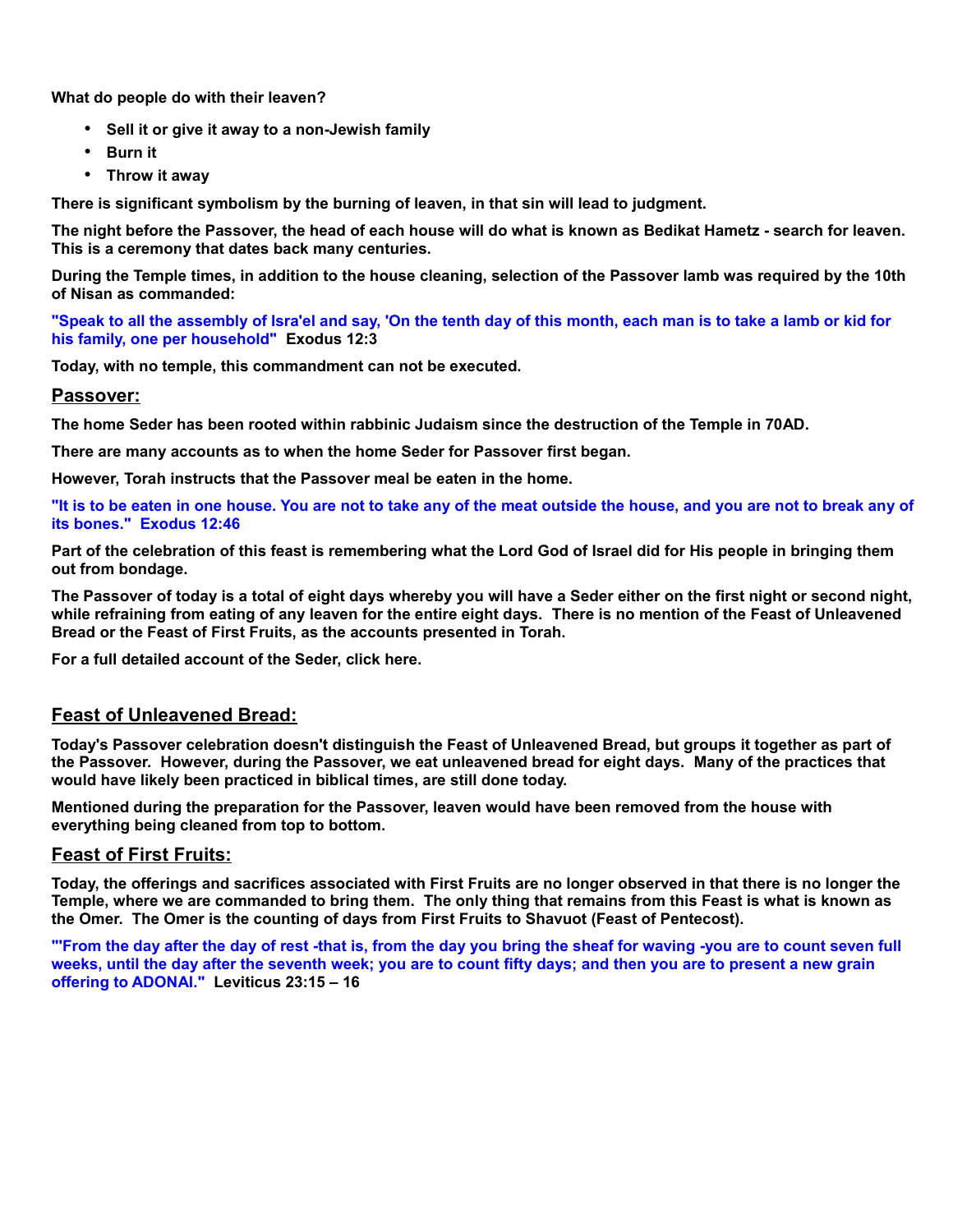# **Prophetic Fulfillment of These Three Feasts**

**The presentation of the fulfillment of prophecies relating to these Feasts and Messiah will be presented in the order by which they occurred.**

**In order to place the events in to the order in which they transpired we must go back to when Messiah entered Jerusalem.**

**" Six days before Pesach, Yeshua came to Beit-Anyah, where El`azar lived, the man Yeshua had raised from the dead;" John 12:1**

**Six days prior to the Passover would have been Nisan 9, Yeshua was with El'azar (Lazarus)**

**"The next day, the large crowd that had come for the festival heard that Yeshua was on his way into Yerushalayim. They took palm branches and went out to meet him, shouting, "Deliver us!" "Blessed is he who comes in the name of ADONAI, the King of Isra'el!" After finding a donkey colt, Yeshua mounted it, just as the Tanakh says -- "Daughter of Tziyon, don't be afraid! Look! your King is coming, sitting on a donkey's colt."" John 12:12 - 15**

**On the following day, he would enter Jerusalem - Nisan 10. This day is important in that it is the day spoken of in Exodus 12:1 - 5**

**"ADONAI spoke to Moshe and Aharon in the land of Egypt; he said, "You are to begin your calendar with this month; it will be the first month of the year for you. Speak to all the assembly of Isra'el and say, 'On the tenth day of this month, each man is to take a lamb or kid for his family, one per household except that if the household is too small for a whole lamb or kid, then he and his next-door neighbor should share one, dividing it in proportion to the number of people eating it. Your animal must be without defect, a male in its first year, and you may choose it from either the sheep or the goats."**

**It is the day that the Passover lamb is separated from the rest of the flock. The table below provides additional information regarding the day prior to Messiah's entry into Jerusalem, up until the day of Passover. Within the circles of the church, the day of entry into Jerusalem is known as Palm Sunday**

| Time Line Relating to Messiah's Entry into Jerusalem |                                |                 |                 |                 |                 |  |
|------------------------------------------------------|--------------------------------|-----------------|-----------------|-----------------|-----------------|--|
| Aviv (Nisan) 9                                       | Aviv (Nisan) 10                | Aviv (Nisan) 11 | Aviv (Nisan) 12 | Aviv (Nisan) 13 | Aviv (Nisan) 14 |  |
| Day 7                                                | Day 1                          | Day 2           | Day $3$         | Day 4           | Day 5           |  |
| <b>At Bethany</b><br>(Beit-Anyah)                    | <b>Entry into</b><br>Jerusalem |                 |                 |                 | <b>Passover</b> |  |
| <b>Saturday</b>                                      | Sunday                         | <b>Monday</b>   | <b>Tuesday</b>  | Wednesday       | <b>Thursday</b> |  |

**On the tenth day a lamb is chosen and set apart, to make certain that it is without blemish. The lamb that was chosen was Yeshua...as proclaimed by John the Baptist:**

**"The next day, Yochanan saw Yeshua coming toward him and said, "Look! God's lamb! The one who is taking away the sin of the world!" John 1:29**

**On the Sunday Yeshua entered Jerusalem, was the tenth day of Nisan, for which he was to be set apart and His ministry of the last three and a half years would be tested by the religious authorities of the Sanhedrin, which included the Pharisees and Sadducees and would ultimately lead to His trials by the Sanhedrin and Roman Empire.**

**The account of these events can be found in the Gospel of Luke:**

**Entry into Jerusalem - Luke 19:28 - 40**

**Authority Challenged – Luke 20:1 - 47**

**During this time, Yeshua was set apart, just as the Passover Lamb, and was tested to see if He was without blemish. Throughout His testing, many saw no sin within Him, however, the religious factions, felt that His teachings would threaten their standing and authority.**

**Trials – Luke 22:66 – 23:25**

**The trials would lead to His sentence, and ultimately, God's plan for man would be fulfilled. Yeshua, proclaimed the**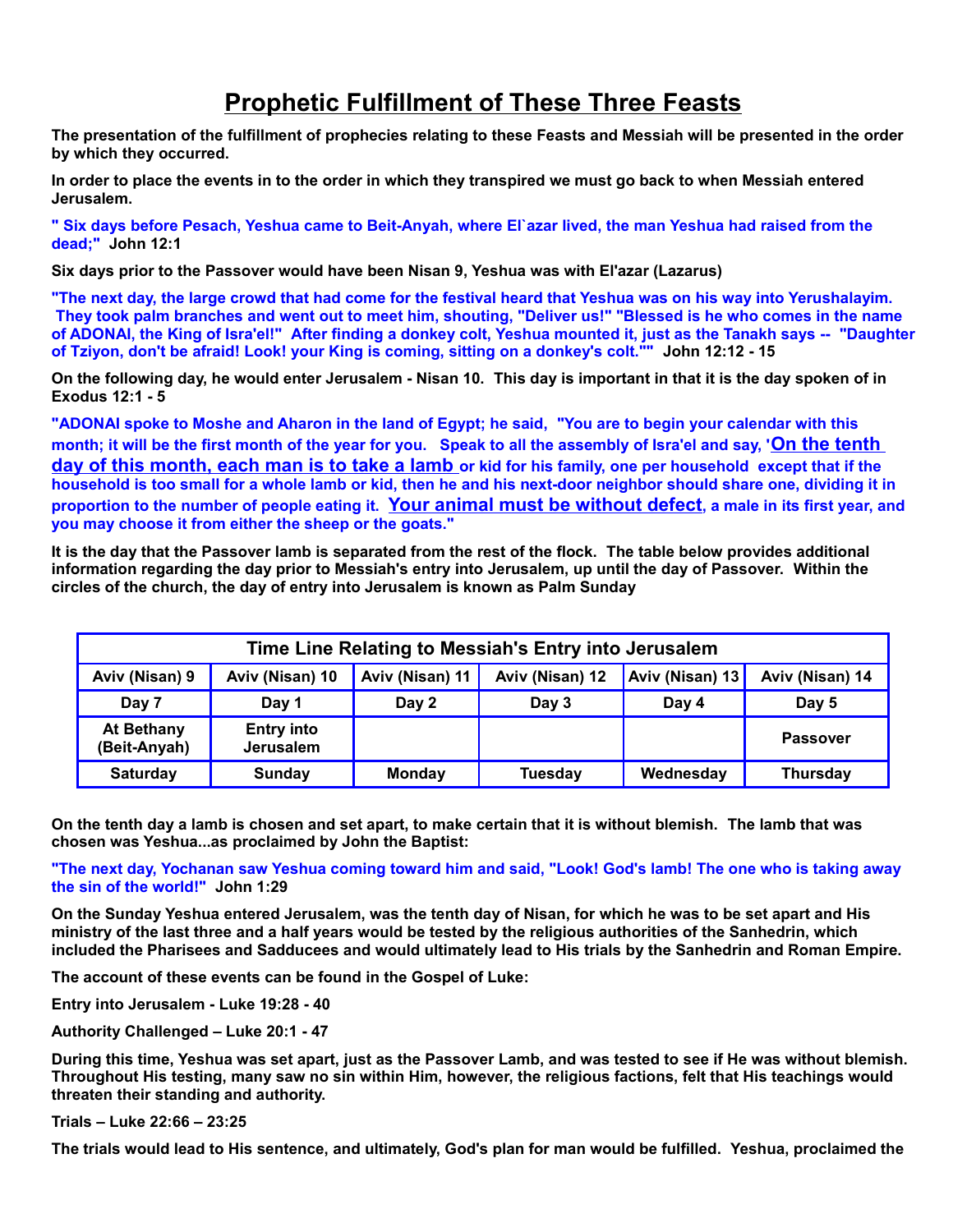**Lamb of God by John the Baptist, is put to death by Crucifixion on a Roman execution stake during the Passover the 14th of Nisan. There is no doubt about this. The events are recorded in all four gospels.**

**A common misconception was that Messiah's death occurred on a Friday as the church has recognized for centuries. For this to occur, does not align with the time lines presented throughout this article. When Shabbat is mentioned, many construe it to be the weekly Shabbat. Few if any are truly aware that there is a second Shabbat after this Passover.**

**"It was Preparation Day, and the Judeans did not want the bodies to remain on the stake on Shabbat, since it was an especially important Shabbat. So they asked Pilate to have the legs broken and the bodies removed." John 19:31**

**Notice the emphasis placed on this Shabbat, being especially important, thus setting it apart from the weekly Shabbat. Below is a table for the time line relating to the Passover celebrated by Messiah.**

| Time Line Relating to the Passover During Yeshua's Death Burial and Resurrection |                                           |                                        |                                 |                                      |                                |                                          |                                                |
|----------------------------------------------------------------------------------|-------------------------------------------|----------------------------------------|---------------------------------|--------------------------------------|--------------------------------|------------------------------------------|------------------------------------------------|
| Aviv (Nisan)<br>14                                                               | Aviv (Nisan)<br>15                        | Aviv (Nisan)<br>16                     | Aviv (Nisan)<br>17              | Aviv (Nisan)<br>18                   | Aviv (Nisan)<br>19             | Aviv (Nisan)<br>20                       | Aviv (Nisan)<br>21                             |
| Day 1                                                                            | Day 2                                     | Day $3$                                | Day 4                           | Day 5                                | Day 6                          | Day 7                                    | Day 8                                          |
|                                                                                  | <b>1st Shabbat</b>                        | <b>Weekly</b><br><b>Shabbat</b>        | <b>First Fruits</b>             |                                      |                                |                                          | 2nd Shabbat                                    |
| <b>Passover</b>                                                                  | <b>Feast of Unleavened Bread - 7 days</b> |                                        |                                 |                                      |                                |                                          |                                                |
| Wednesday<br>Evening /<br>Thursday                                               | Thursday<br>Evening /<br><b>Friday</b>    | Friday<br>Evening /<br><b>Saturday</b> | Saturday<br>Evening /<br>Sunday | Sunday<br>Evening /<br><b>Monday</b> | Monday<br>Evening /<br>Tuesday | <b>Tuesday</b><br>Evening /<br>Wednesday | Wednesday<br><b>Evening</b><br><b>Thursday</b> |

**To further expand on these events, according to Luke's Gospel:**

**"Then came the day of matzah, on which the Passover lamb had to be killed." Luke 22:7**

**Yet, according to Exodus 12:3 – 6:**

**"Speak to all the assembly of Isra'el and say, 'On the tenth day of this month, each man is to take a lamb or kid for his family, one per household —except that if the household is too small for a whole lamb or kid, then he and his next-door neighbor should share one, dividing it in proportion to the number of people eating it. Your animal must be without defect, a male in its first year, and you may choose it from either the sheep or the goats. " 'You are to keep it until the fourteenth day of the month, and then the entire assembly of the community of Isra'el will slaughter it at dusk."**

**The Passover Lamb is to be put to death on the 14th day and at dusk, before sunset. So, in Luke 22:7, this time is Passover and not the first day of Unleavened Bread (Nisan 15).** 

**In this manner, on the evening of Passover, in essence the start of the day, (Wednesday evening) Yeshua instructed His talmadim to prepare for their Seder meal:**

**"Yeshua sent Kefa and Yochanan, instructing them, "Go and prepare our Seder, so we can eat." They asked him, "Where do you want us to prepare it?" He told them, "As you're going into the city, a man carrying a jar of water will meet you. Follow him into the house he enters, and say to its owner, 'The Rabbi says to you, "Where is the guest room, where I am to eat the Pesach meal with my talmidim?" ' He will show you a large room upstairs already furnished; make the preparations there." They went and found things just as Yeshua had told them they would be, and they prepared for the Seder. When the time came, Yeshua and the emissaries reclined at the table, and he said to them, "I have really wanted so much to celebrate this Seder with you before I die! For I tell you, it is certain that I will not celebrate it again until it is given its full meaning in the Kingdom of God." Luke 22:8 - 16**

**The time line reflects the day after the Passover, being the first Shabbat of Unleavened Bread, with the next day being the weekly Shabbat.**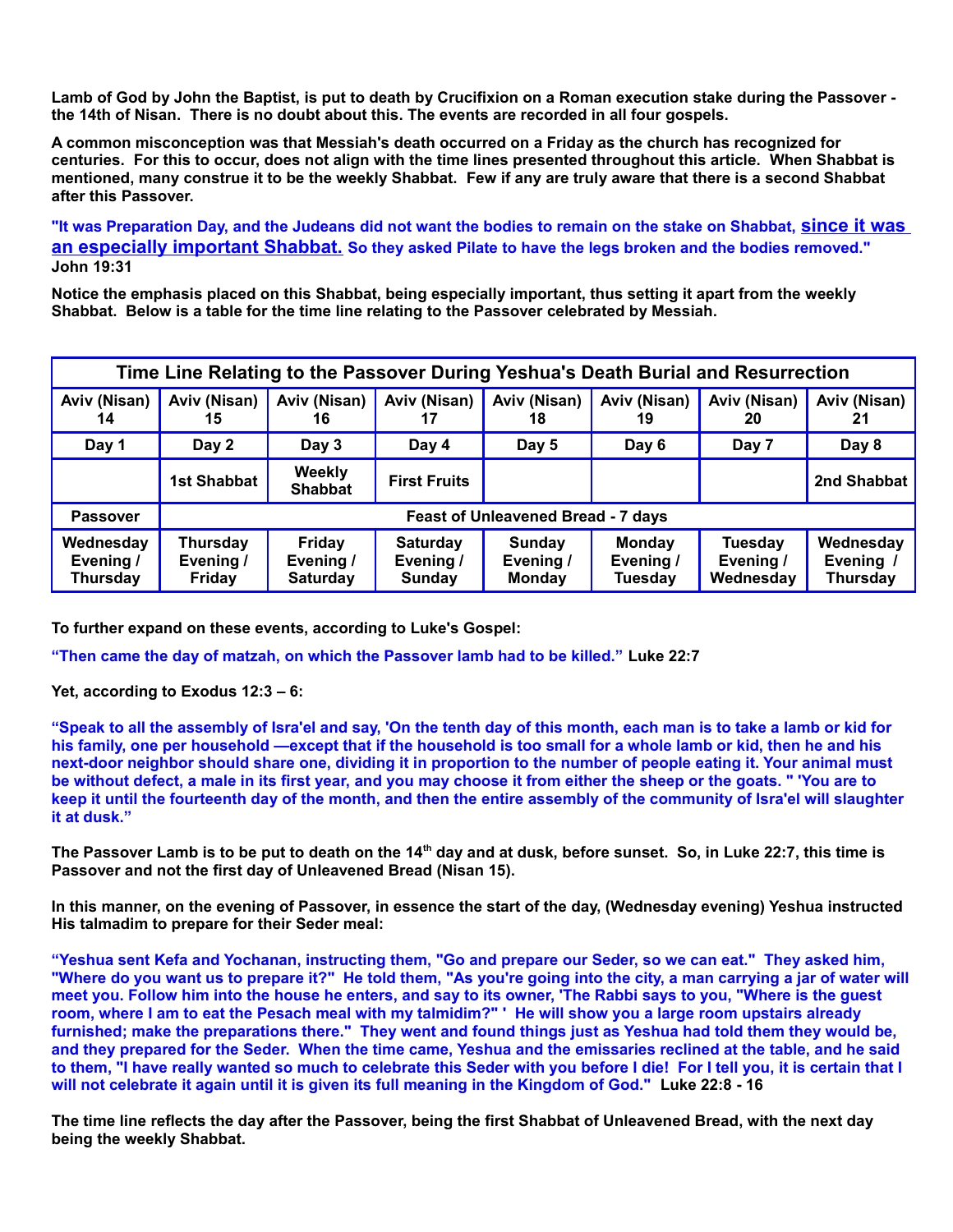**There was to be an appointed time for Messiah to die for us. As the Passover Lamb, it could be no other day then Nisan 14. Therefore, when you bring into account the time line, presented in God's Word, it is proven that Passover (which occurred Wednesday evening / Thursday) is the day of our Lord's death, not "Good Friday" as the church has been lead to believe. However, that isn't where the story ends. We continue...**

**"On the fifteenth day of the same month is the festival of matzah; for seven days you are to eat matzah. On the first day you are to have a holy convocation; don't do any kind of ordinary work. Bring an offering made by fire to ADONAI for seven days. On the seventh day is a holy convocation; do not do any kind of ordinary work.'" Leviticus 23:6 - 8**

**The day after Passover, begins a seven day feast known as Unleavened Bread. (see chart above). Over the centuries, both Passover and Unleavened Bread have been combined and celebrated as Passover.**

**And He took bread, and gave thanks, and broke it, and gave unto them saying "Also, taking a piece of matzah, he made the b'rakhah, broke it, gave it to them and said, "This is my body, which is being given for you; do this in memory of me."" Luke 22:19 During the Passover feast, the bread (matzah) is baked without leaven as required by God. With that said, the unleavened bread that Yeshua uses and speaks of represents Him perfectly.**

**How does this relate to our topic?**

**After Yeshua's Seder with His Talmadim, He would then proceed to the garden, whereby He would be arrested. What would proceed from the time of His arrest, would be the surreal events of His trials:**

#### **Trials – Luke 22:66 – 23:25**

**That would ultimately bring us to Him being sentenced to death:**

**"Pilate appealed to them again, because he wanted to release Yeshua. But they yelled, "Put him to death on the stake! Put him to death on the stake!" A third time he asked them, "But what has this man done wrong? I haven't found any reason to put him to death. So I'm going to have him flogged and set free." But they went on yelling insistently, demanding that he be executed on the stake; and their shouting prevailed. Pilate decided to grant their demand; he released the man who had been thrown in prison for insurrection and murder, the one they had asked for; and Yeshua he surrendered to their will." Luke 23:20 – 25**

**Yeshua would be on the execution stake for six hours - what we would know as 9:00 am to 3:00 pm. Sundown occurred at approximately 5:30 - 6:00 pm, allowing approximately two hours for Messiah's body to be prepared and buried before Shabbat.**

**Shabbat that is talked about is not the weekly Shabbat, but rather Shabbat for Unleavened Bread. As stated above, it is said that you shall do no servile work. During that time, prior to the sundown, they were preparing his body for burial, while obtaining the borrowed tomb from Joseph of Arimathaea. Messiah, proclaimed by God, to be without sin is buried prior to sundown of Unleavened Bread. A Holy Convocation (gathering) occurred. It was the burial of Messiah.**

**"From noon until three o'clock in the afternoon, all the Land was covered with darkness. At about three, Yeshua uttered a loud cry, "Eli! Eli! L'mah sh'vaktani? (My God! My God! Why have you deserted me?)" Matthew 27:45 - 46**

**"But Yeshua, again crying out in a loud voice, yielded up his spirit. At that moment the parokhet (veil) in the Temple was ripped in two from top to bottom; and there was an earthquake, with rocks splitting apart." Matthew 27:50 - 51**

**Towards evening, there came a wealthy man from Ramatayim named Yosef, who was himself a talmid of Yeshua. He approached Pilate and asked for Yeshua's body, and Pilate ordered it to be given to him. Yosef took the body, wrapped it in a clean linen sheet, and laid it in his own tomb, which he had recently had cut out of the rock. After rolling a large stone in front of the entrance to the tomb, he went away. Matthew 27:57 - 60**

**Notice the timing of the events as they occurred.**

**God's intention for this feast is the burial of Messiah. Yeshua was buried prior to Unleavened Bread, which would have begun at sundown Thursday night (Nisan 15) in order to honor and not defile the first Shabbat of Unleavened Bread. As mentioned previously, you must take into context the Biblical lunar calendar rather than the sun calendar.**

**Yeshua began Nisan 14 with a Seder in the evening, the beginning of the day, followed by arrest, trials and death, ultimately to be buried before sunset. All on one day, beginning in evening and ending just before sunset.**

**Some additional context regarding the method by which Messiah died. The time it would take for someone to die from crucifixion is typically three days. The cause of death is suffocation. You are hanging, and in order to breath,**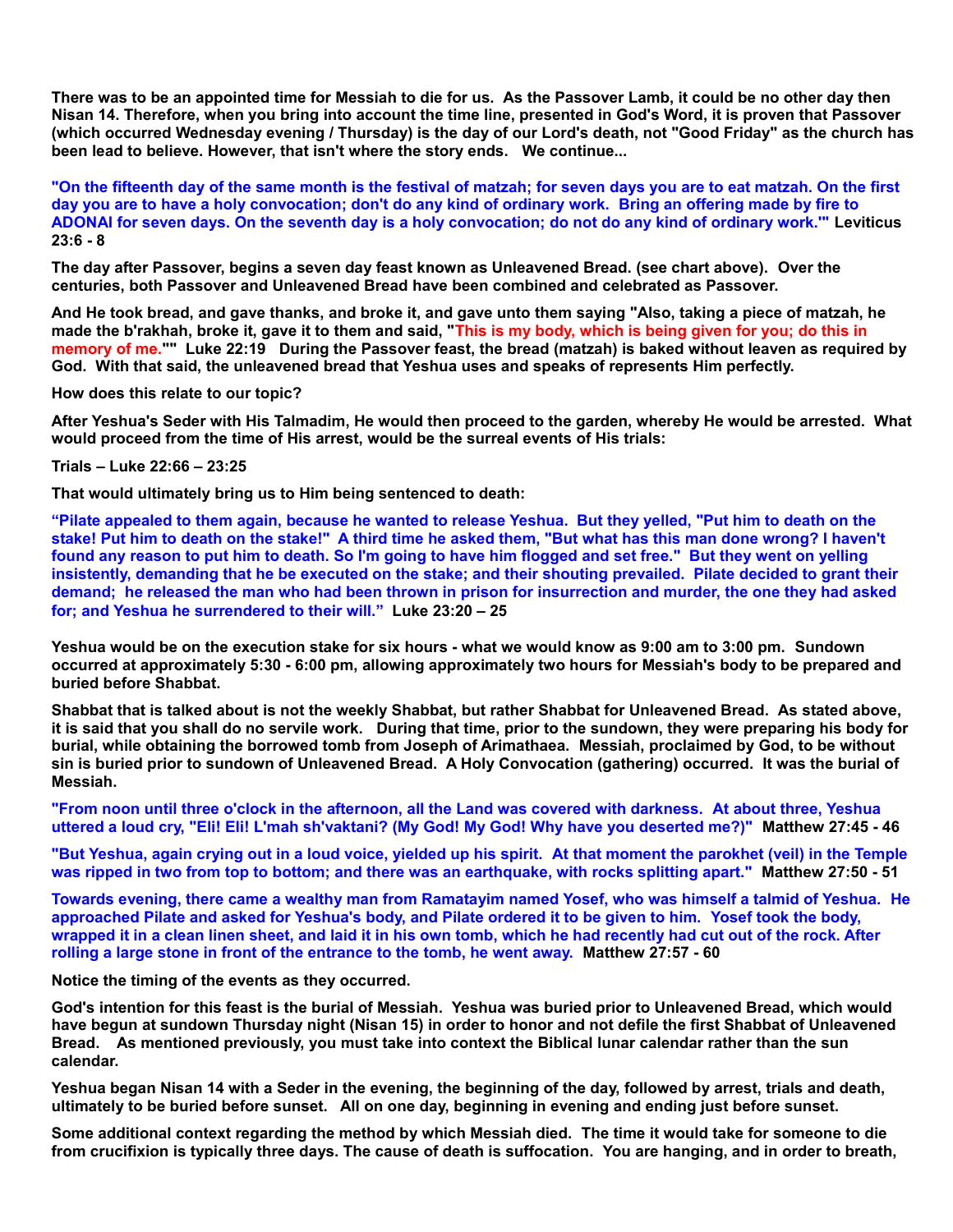**you have to pull yourself up. The sheer strength that was continually required could not be sustained, thus leading to death by suffocation.**

**Yeshua was on the stake for only six hours. Was He not in good condition and therefore could have lasted longer? Yeshua was in His 30s and journeyed throughout Israel. He was in excellent physical condition. If this is so, then why was He on the stake for only six hours? The reason - He had a feast to attend, an appointed time, a moed. His burial occurred prior to Nisan 15 (Unleavened bread), a Sabbath day, prior to the sunset whereby Passover would end and Unleavened Bread would begin.**

**"'Work is to be done on six days; but the seventh day is a Shabbat of complete rest, a holy convocation; you are not to do any kind of work; it is a Shabbat for ADONAI, even in your homes." Leviticus 23:3**

**Even in death, Yeshua remained obedient to God's commandments. Though we do not know what actually occurred in the spirit realm during His time of burial, yet while on earth, Yeshua honored Shabbat. He did no work himself on earth, while buried, allowing others to remain faithful to Shabbat.**

**By today's standards, the next feast has become somewhat lost. Today, Passover is celebrated as an eight day feast, combining both Passover and Unleavened Bread into one and identifying it as Passover. Little mention is made of the third feast ordained by God...First Fruits.**

**"ADONAI said to Moshe, "Tell the people of Isra'el, 'After you enter the land I am giving you and harvest its ripe crops, you are to bring a sheaf of the firstfruits of your harvest to the cohen.**

**He is to wave the sheaf before ADONAI, so that you will be accepted; the cohen is to wave it on the day after the Shabbat.**

**On the day that you wave the sheaf, you are to offer a male lamb without defect, in its first year, as a burnt offering for ADONAI. Its grain offering is to be one gallon of fine flour mixed with olive oil, an offering made by fire to ADONAI as a fragrant aroma; its drink offering is to be of wine, one quart. You are not to eat bread, dried grain or fresh grain until the day you bring the offering for your God; this is a permanent regulation through all your generations, no matter where you live. Leviticus 23:9 - 14**

**On the day of Messiah's resurrection, He was the first fruits of the resurrection, thus honoring and fulfilling the prophecy of the feast of first fruits. He did not harvest fruits or vegetables, but rather Himself...He is a harvester of people, and His was the first one resurrected.**

**There was an offering required on first fruits. That offering was Yeshua himself, in that he was the first thing out of the ground on that day. He offered**

**To additional clarify, Messiah was in the ground for three days and nights. If you were to go by the account given by the church, you would be a day short. While speaking to the Pharisees,**

**Then certain of the scribes and of the Pharisees answered, saying, Master we would see a sign from thee. But He answered and said unto them:**

**As you will notice, with the Passover commencing on the fifth day of the week, sets in motion the above time line where we witness back to back Shabbats, thus substantiating Yeshua's quote from Jonah:**

**"An evil and adulterous generation seeks after a sign; and there shall no sign be given to it, but the sign of the prophet Jonas: For as Jonas was three days and three nights in the belly of a great fish, so shall the Son of man be three days and three nights in the heart of the earth. The men of Nineveh shall rise in judgment with this generation, and shall condemn it: because they repented at the preaching of Jonas; and behold, a greater than Jonas is here. Matthew 12:38-41**

| Time Line relating to Death, Burial and Resurrection of Yeshua                                                   |                 |                                                 |              |                 |                                       |                      |  |
|------------------------------------------------------------------------------------------------------------------|-----------------|-------------------------------------------------|--------------|-----------------|---------------------------------------|----------------------|--|
| <b>Death and</b><br><b>Burial before</b><br><b>Sundown</b>                                                       | In the Grave    | In the Grave                                    | In the Grave | In the Grave    | In the Grave /<br><b>Resurrection</b> | Seen by<br>witnesses |  |
| <b>Thursday</b>                                                                                                  | <b>Thursday</b> | Friday                                          | Friday       | <b>Saturday</b> | Saturday                              | Sunday               |  |
| Day 1                                                                                                            | Night 1         | Day 2                                           | Night 2      | Day 3           | Night 3                               | Day 4                |  |
| Aviv (Nisan) 14                                                                                                  |                 | Aviv (Nisan) 15 Aviv (Nisan) 15 Aviv (Nisan) 16 |              |                 | Aviv (Nisan) 16   Aviv (Nisan) 17     | Aviv (Nisan) 17      |  |
| Note: Day begins and ends at sundown by the lunar Jewish calendar, not according to the sun (Gregorian calendar) |                 |                                                 |              |                 |                                       |                      |  |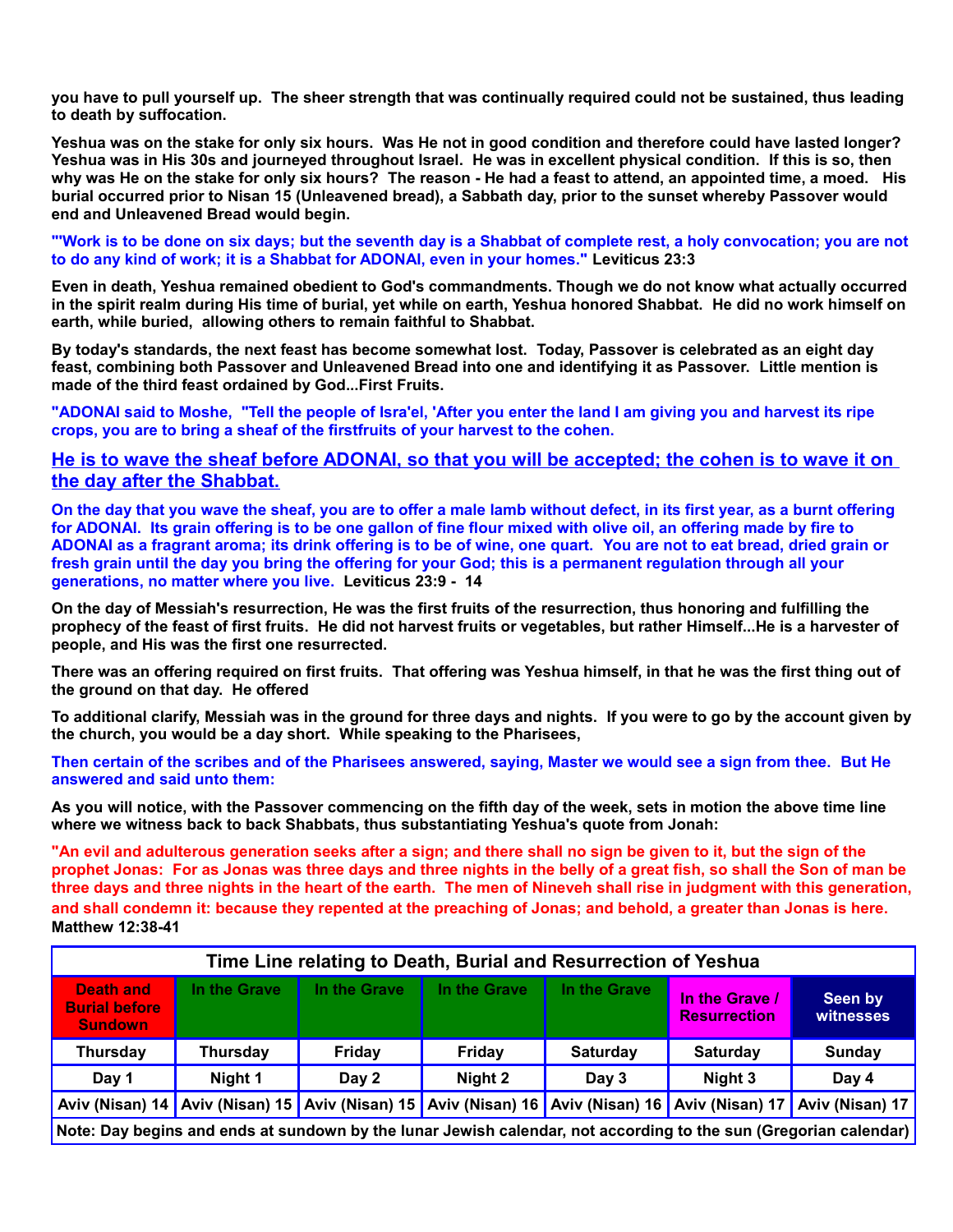**An interesting point to make regarding the time line in relation to Scripture. Adonai identifies a complete day as follows:**

**"God called the light Day, and the darkness he called Night. So there was evening, and there was morning, one day." Genesis 1:5**

**Yet, Yeshua states the following as a sign:**

**"For just as Yonah was three days and three nights in the belly of the sea-monster, so will the Son of Man be three days and three nights in the depths of the earth." Matthew 12:40**

**As I have mentioned on several occasions, a day, from a Jewish perspective begins at sundown, yet Yeshua starts with day and not night when He makes His profession. Notice that Yeshua was buried before sunset, still Nisan 14, the day of Passover.** 

**An empty tomb on the first day of the week, what we know today as Sunday:**

**"Early on the first day of the week, while it was still dark, Miryam from Magdala went to the tomb and saw that the stone had been removed from the tomb". John 20:1**

**"After Shabbat, as the next day was dawning, Miryam of Magdala and the other Miryam went to see the grave. Suddenly there was a violent earthquake, for an angel of ADONAI came down from heaven, rolled away the stone and sat on it. His appearance was like lightning, and his clothes were as white as snow. The guards were so terrified at him that they trembled and became like dead men. But the angel said to the women, "Don't be afraid. I know you are looking for Yeshua, who was executed on the stake. He is not here, because he has been raised -- just as he said! Come and look at the place where he lay. Then go quickly and tell the talmidim, `He has been raised from the dead, and now he is going to the Galil ahead of you. You will see him there.' Now I have told you." So they left the tomb quickly, frightened yet filled with joy; and they ran to give the news to his talmidim." Matthew 28:1 - 8**

**We do not know the exact moment when Yeshua rose, but we do know it was after Shabbat (weekly) and was seen by both Miryams as the day was dawning.** 

**To recall the events to this point we have proof:**

- **Yeshua entered Jerusalem on Nisan 10 (Sunday)**
- **He honored the Feast of Passover**
- **He was put to death by Roman crucifixion on Nisan 14 The Passover (Thursday)**
- **He honored the feast of Unleavened Bread and its Sabbath**
- **He was in the ground three days and three nights**
- **He appeared to His disciples and witnesses after three days from His death.**

**To further emphasize, we include some examples of Messiah's keeping of these Feasts:**

**As a child:**

**"Every year Yeshua's parents went to Yerushalayim for the festival of Pesach. When he was twelve years old, they went up for the festival, as custom required." Luke 2:41 - 42**

#### **As an adult:**

**"Now while Yeshua was in Yerushalayim at the Pesach festival, there were many people who "believed in his name" when they saw the miracles he performed. But he did not commit himself to them, for he knew what people are like -- that is, he didn't need anyone to inform him about a person, because he knew what was in the person's heart." John 2:23 - 25**

**Not to mention the four gospel accounts of Messiah's final Passover:**

| Gospel      | <b>Chapters</b>            |
|-------------|----------------------------|
| Matthew     | Chapter 26                 |
| <b>Mark</b> | Chapter 14                 |
| Luke        | Chapter 22                 |
| John        | <b>Chapters 12, 13, 18</b> |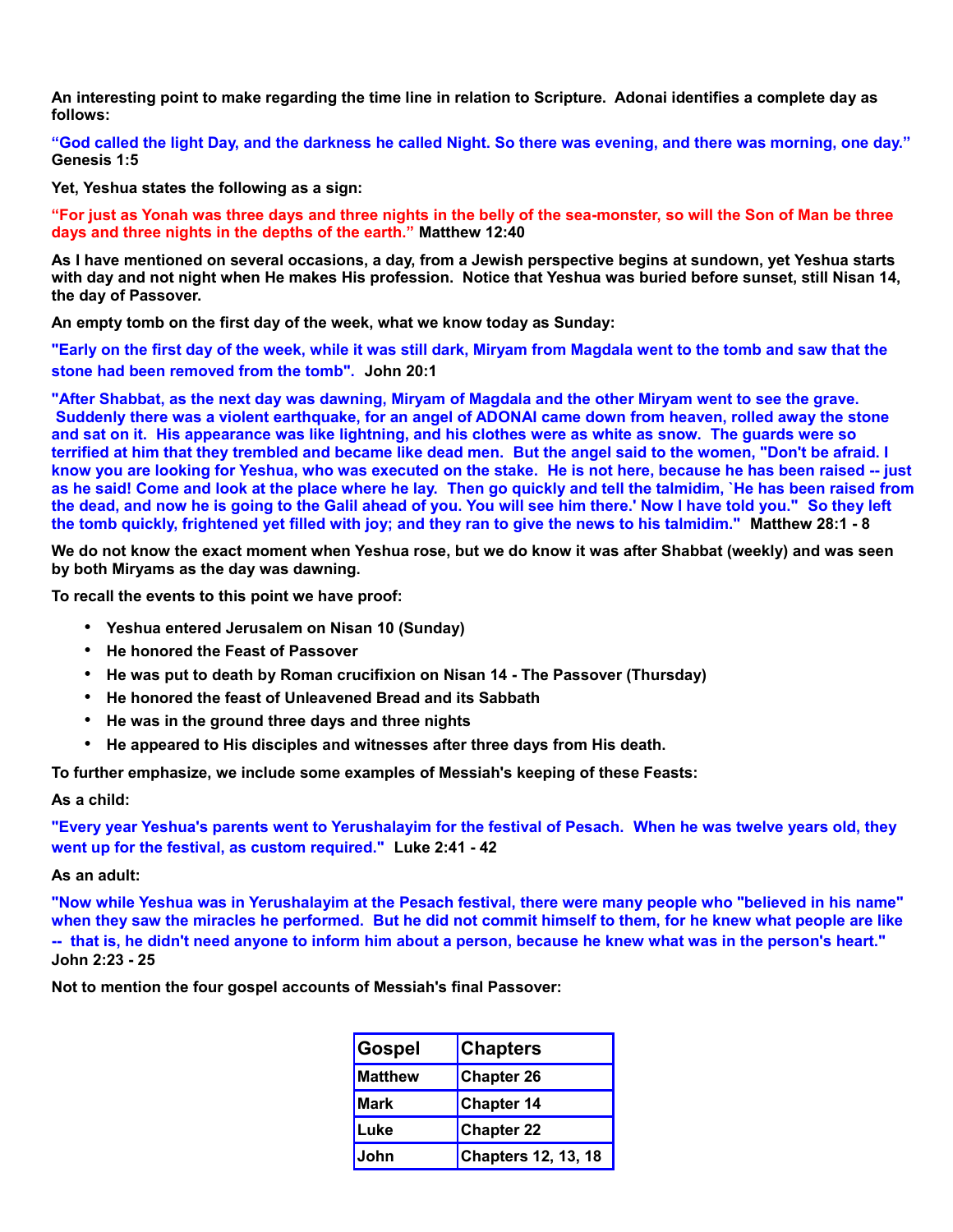**Little has been mentioned of Firstfruits, this day that always occurs on the first day of the week and Yeshua's resurrection. In addition to this day being Yeshua's resurrection, I believe something extremely significant happened.** 

**On the first day of the week, you are to bring your firstfruits to the cohen and wave them before Adonai. The waving of the first fruits is recognition of what Adonai has provided. It would be at this time, on Firstfruits that Yeshua's mission in making atonement for Israel and the world would be completed.**

**As recounted in Yochanan's Gospel:**

**"Early on the first day of the week, while it was still dark, Miryam from Magdala went to the tomb and saw that the stone had been removed from the tomb. With an empty tomb, a once grieving Miryam's tears of sadness likely became tears of joy..." Yochanan 20:1**

**"Yeshua said to her, "Miryam!" Turning, she cried out to him in Hebrew, "Rabbani!" (that is, "Teacher!") "Stop holding onto me," Yeshua said to her, "because I haven't yet gone back to the Father. But go to my brothers, and tell them that I am going back to my Father and your Father, to my God and your God." Yochanan 20:16 - 17**

**To where Yeshua as Cohen ha Gadol would ascend to the Father on Firstfruits, offer Himself as a Kapparah (atonement) for us, ultimately completing His Passover mission. What transpired is conveyed in the Book of Hebrews:**

**"But when the Messiah appeared as cohen gadol of the good things that are happening already, then, through the greater and more perfect Tent which is not man-made (that is, it is not of this created world), he entered the Holiest Place once and for all. And he entered not by means of the blood of goats and calves, but by means of his own blood, thus setting people free forever. For if sprinkling ceremonially unclean persons with the blood of goats and bulls and the ashes of a heifer restores their outward purity; then how much more the blood of the Messiah, who, through the eternal Spirit, offered himself to God as a sacrifice without blemish, will purify our conscience from works that lead to death, so that we can serve the living God!" Hebrews 9:11 - 14**

**Yeshua was obedient in every aspect of Torah, from honoring all Shabbot to the requirement where we are not to appear before Adonai empty-handed during this Feast:**

**"Keep the festival of matzah: for seven days, as I ordered you, you are to eat matzah at the time determined in the month of Aviv; for it was in that month that you left Egypt. No one is to appear before me empty-handed." Exodus 23:15**

**What was Yeshua's offering?**

**"Also the graves were opened, and the bodies of many holy people who had died were raised to life; and after Yeshua rose, they came out of the graves and went into the holy city, where many people saw them." Matthew 27:52 - 53** 

**The only appropriate offering from the one who was the first resurrection, others who would be resurrected.**

**Now you are saying, that is all "old testament" what does that have to do with the church / believers today? As Yeshua himself stated He did not come to replace or do away with the law and prophets, but rather to fulfill what God had required. Regarding Passover, it is written in Exodus 12:14:**

**"'This will be a day for you to remember and celebrate as a festival to ADONAI; from generation to generation you are to celebrate it by a perpetual regulation (for ever).**

**Had Passover remained only about the Exodus from Egypt of the Jewish people, then there is no reason for Gentiles to recognize Passover. However, because Yeshua relates Himself to the Passover, it bring forth a new and important meaning, not only for the Jewish believer (and non-believer) but also for the Gentile believer. Hence the questions isn't "Why would a Gentile believer celebrate the Passover?" but rather, "Why wouldn't a Gentile believer celebrate the Passover?"**

**Gentile believers were likely partaking in the Feast, but not in the same manner as was instructed in Torah to the Jewish people. For Passover, they likely didn't go to the Temple and offer their Passover lambs because in order to do so, circumcision was required. However, they likely celebrated Passover in a manner that recognized Yeshua as the only perfect Passover Lamb, possibly through a meal, like the Seder.**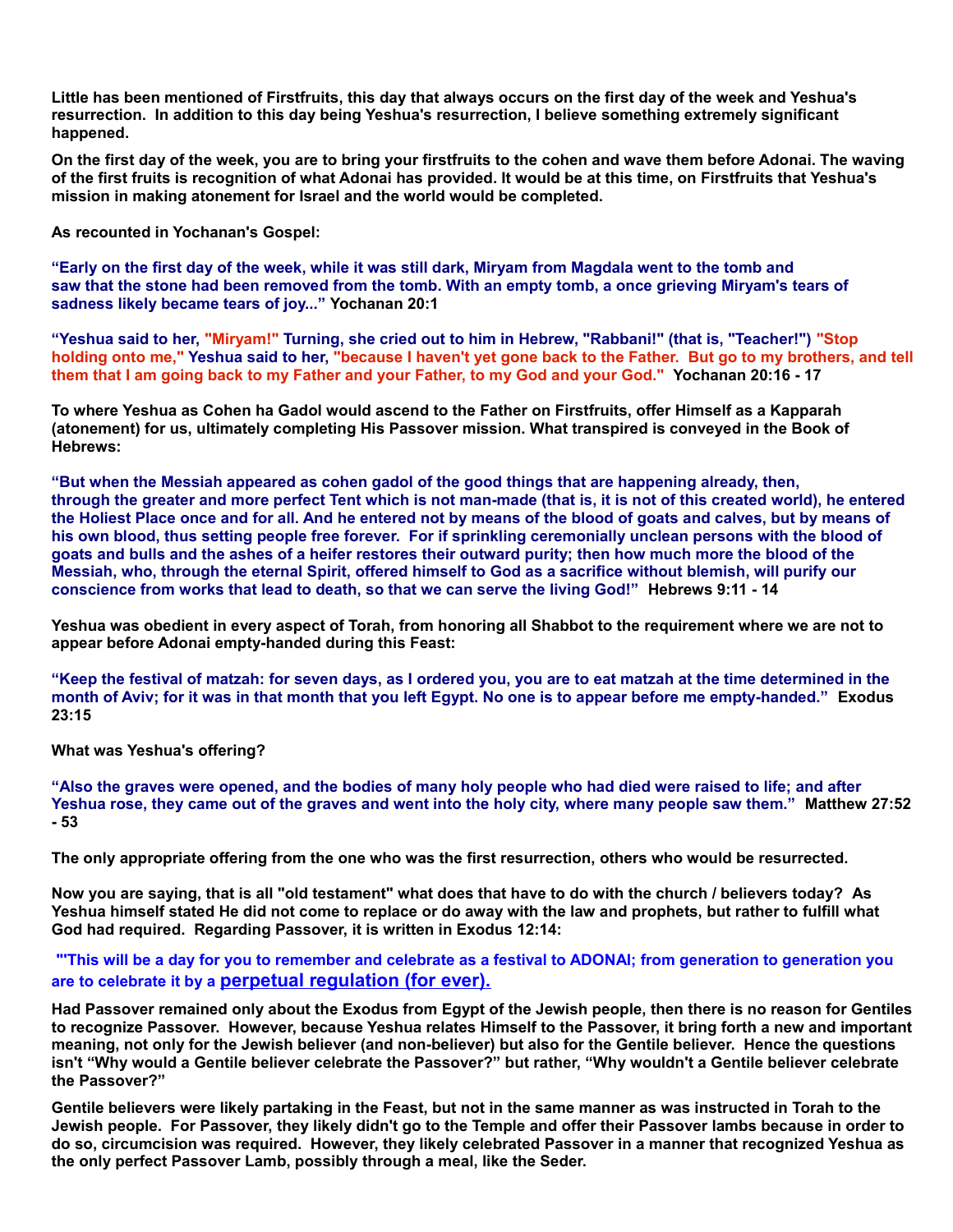**Throughout the book of Acts, we witness the first believers honoring God through His Feasts.**

**The Feast of Passover provides more meaning to the faith of believers then what is called easter today...a pagan celebration that was converted to represent Messiah's resurrection. You will see throughout the history of this congregation of believers that trusted in Messiah, the Passover, was an important part of their lives.**

**Acts 12:3 - 4, During Peter's fifth persecution, it was the time of Passover and Unleavened Bread.**

**"When Herod saw how much this pleased the Judeans, he went on to arrest Kefa (Peter) as well. It was during the Days of Matzah, so when Herod seized him, he threw him in prison, handing him over to be guarded by four squads of four soldiers each, with the intention of bringing him to public trial after Pesach."**

**Acts 18:19 - 21 (New King James Version)- Paul speaking to the church at Ephesus:**

**"And he came to Ephesus, and left them there: but he himself entered the synagogue, and reasoned with the Jews. When they desired him to tarry longer time with them, he consented not; But bade them farewell, saying,**

#### **I must by all means keep this feast that comes in Jerusalem:**

**but I will return unto you if God will, and he sailed from Ephesus."**

**"...while we sailed from Philippi after the Days of Matzah. Five days later, we met them in Troas, where we spent a week." Acts 20:6**

**Paul writes to Corinth in his first letter, addressing evil in the church and the result of division, states:**

**"In the name of the Lord Yeshua, when you are assembled, with me present spiritually and the power of our Lord Yeshua among us, hand over such a person to the Adversary for his old nature to be destroyed, so that his spirit may be saved in the Day of the Lord. Your boasting is not good. Don't you know the saying, "It takes only a little hametz to leaven a whole batch of dough?"**

**Get rid of the old hametz, so that you can be a new batch of dough, because in reality you are unleavened. For our Pesach lamb, the Messiah, has been sacrificed. So let us celebrate the Seder not with leftover hametz, the hametz of wickedness and evil, but with the matzah of purity and truth." 1 Corinthians 5:4 – 8**

**Yeshua is the first fruits of the resurrection:**

**"But the fact is that the Messiah has been raised from the dead, the firstfruits of those who have died." 1 Corinthians 15:20**

# **Conclusion**

**There was only one Passover.**

**Every year afterwards, the Passover celebration was done in remembrance of this moment in time, whereby God, in a single night brought the nation of Israel out of Egypt, out of bondage / slavery, making them a free nation.**

**Messiah would come as a Passover lamb to deliver not only the nation of Israel, but the world from the bondage of sin. There is no other time, but the time in which God declared to Moses in Torah. Messiah's Death, Burial and Resurrection occurred during the Passover, Unleavened Bread and First Fruits Feasts.**

**Had Passover remained a memorial of the Exodus exclusively, there is no reason for others to recognize it. However, because Yeshua is associated with Passover and identified as the Lamb of God, Passover is now relevant to not only Israel but believers and followers of Yeshua.** 

**As believers and therefore followers in Messiah, there is no other time more meaningful then that of the Passover. Because of anti-Semitism, the church created another time for recognizing Messiah's death, burial and resurrection...and therefore our redemption. You will be hard pressed to find what man has created, supported by God's Word. You won't be able to find it because it isn't there.**

**He says: "God is spirit; and worshippers must worship him spiritually and truly." John 4:24 There is no other way to worship in truth, then by God's Word.**

**By no means am I referring to a religious relationship, in terms of the recognition of these Feasts, but a personal relationship that is based on a desire to keep them. You live what you believe...not out of obligation, but out of desire to worship God from your heart. In order to do that, it must be done according to His Word...remember - Truly**